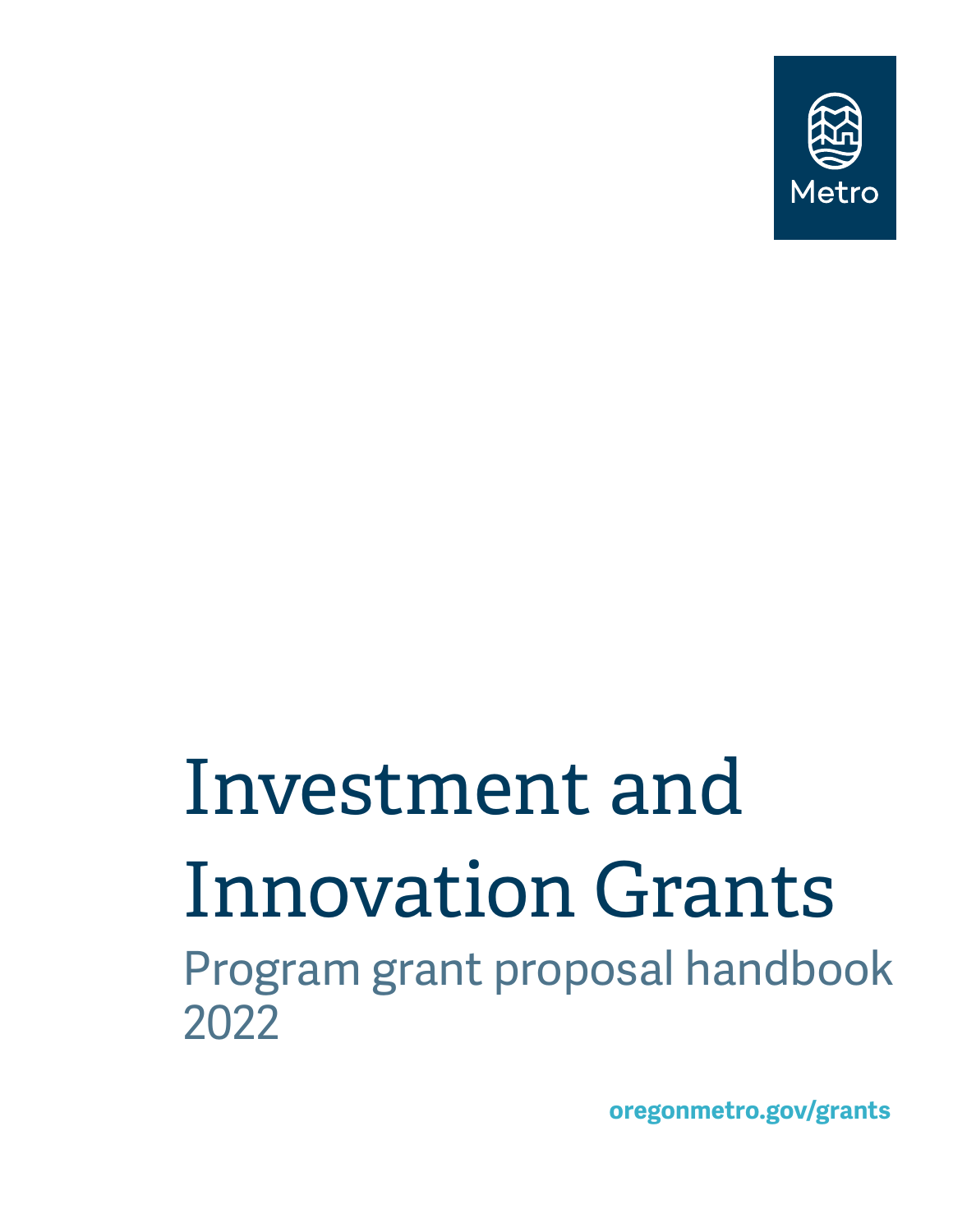

If you picnic at Blue Lake or take your kids to the Oregon Zoo, enjoy symphonies at the Schnitz or auto shows at the convention center, put out your trash or drive your car – we've already crossed paths.

#### **So, hello. We're Metro – nice to meet you.**

In a metropolitan area as big as Portland, we can do a lot of things better together. Join us to help the region prepare for a happy, healthy future.

### **Metro Council President**

Lynn Peterson

#### **Metro Councilors**

Shirley Craddick, District 1 Christine Lewis, District 2 Gerritt Rosenthal, District 3 Juan Carlos Gonzalez, District 4 Mary Nolan, District 5 District 6 (currently vacant)

 $\mathcal{L}$ 

# **Auditor**

Brian Evans

#### **Contact**

Suzanne Piluso Investment and Innovation program manager Suzanne.Piluso@oregonmetro.gov or 503-797-1845

For ZoomGrants help, contact the Help Desk at Questions@ZoomGrants.com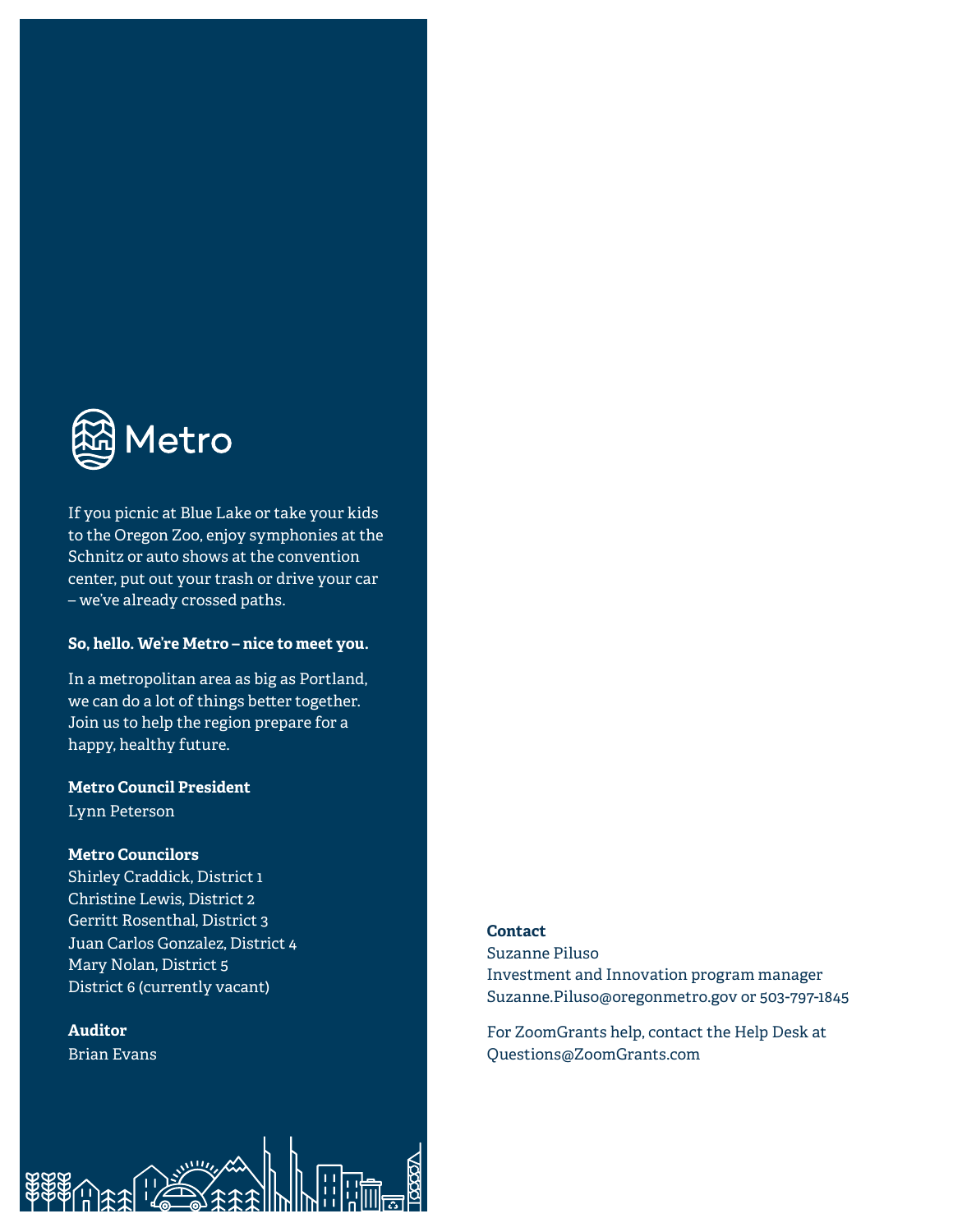# **TABLE OF CONTENTS**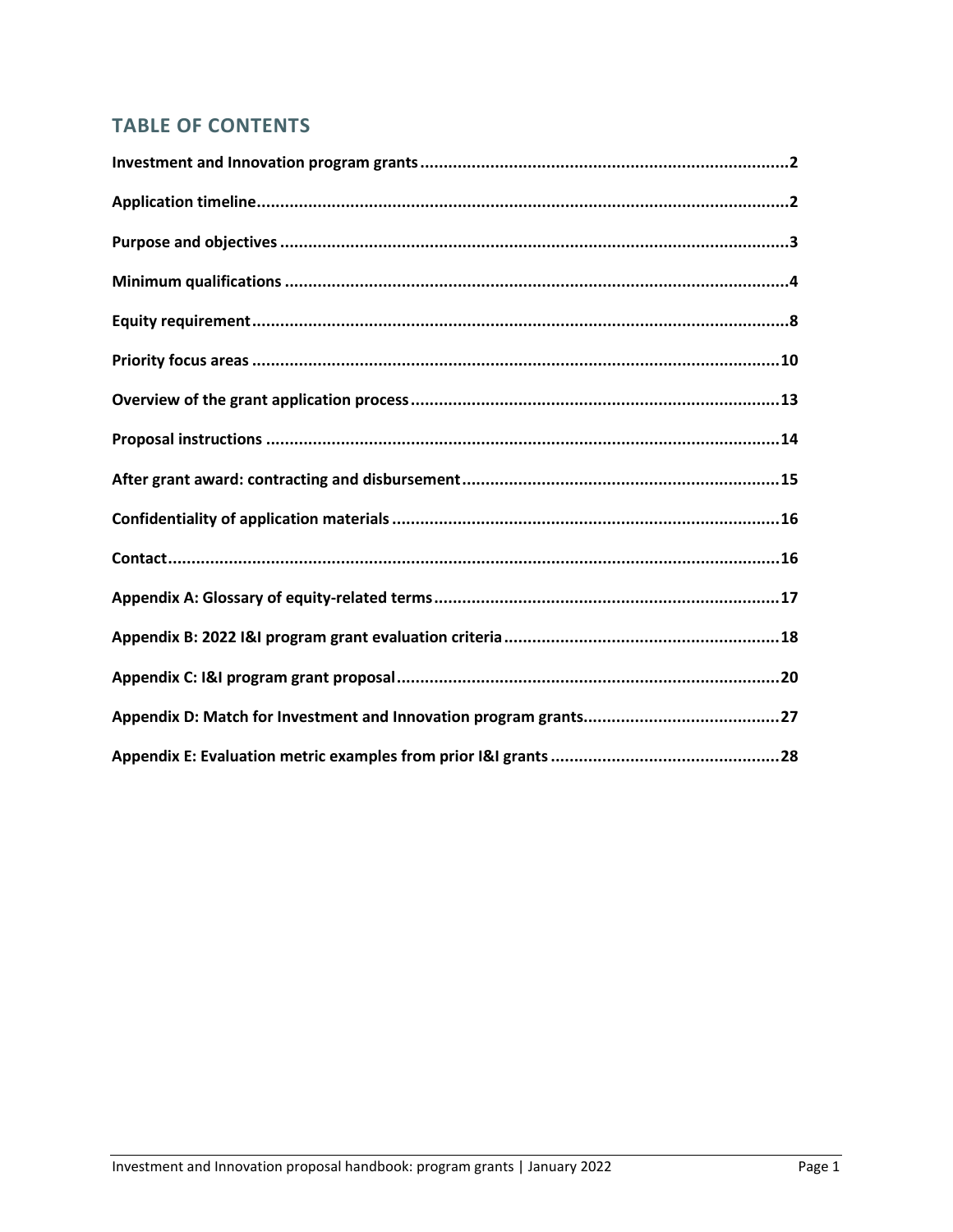# **INVESTMENT AND INNOVATION PROGRAM GRANTS**

The Metro Council initiated the Investment and Innovation program to invest in private sector efforts to reduce environmental and human health impacts associated with products consumed in the Metro region, and to promote a solid waste system that benefits communities of color and other historically marginalized groups. Since 2018, Metro's Investment and Innovation program has awarded nearly \$8.5 million in grants, leveraging more than \$18 million in additional private investments in these projects benefiting greater Portland.

A total of up to \$2 million will be available for the 2022 grant cycle to fund both program and capital grants. This solicitation is for **program grants between \$10,000 and \$100,000** for new or expanded projects or programs, or for ongoing work so long as the impacts of the work align with the I&I purpose and objectives. Throughout this solicitation, references to "project" can refer to a project or a program.

*Capital grants are solicited through a separate process; see the Capital Grants Handbook at [oregonmetro.gov/investmentandinnovation](https://www.oregonmetro.gov/tools-partners/grants-and-resources/investment-and-innovation-grants) to apply for a grant up to \$500,000 for large equipment or construction of facility infrastructure.*

## **2022 PRIORITY FOCUS AREAS**

Metro encourages proposals in three priority focus areas: **Recycling infrastructure, reuse and repair, and food waste prevention and rescue.** Proposals for projects that qualify for these focus areas are automatically awarded additional scoring points. More information on the priority focus areas is on page 10.

# **Application timeline**

| January 3, 2022              | Application available in ZoomGrants                               |
|------------------------------|-------------------------------------------------------------------|
| January 11, 2022             | Optional informational session; link on page 14                   |
| January 27, 2022             | Optional virtual office hours for one-on-one support              |
| February 15, 2022, 5:00 p.m. | <b>Pre-proposals due in ZoomGrants</b>                            |
| March 14, 2022               | Responses to pre-proposals (invitations to submit or<br>declined) |
| April 12 and 14, 2022        | Optional virtual office hours for one-on-one support              |
| May 2, 2022, 5:00 p.m.       | Full proposals due in ZoomGrants (by invitation)                  |
| June 30, 2022                | Awards announced                                                  |
| July/August 2022             | Contracts executed; disbursement of 50 percent of grant           |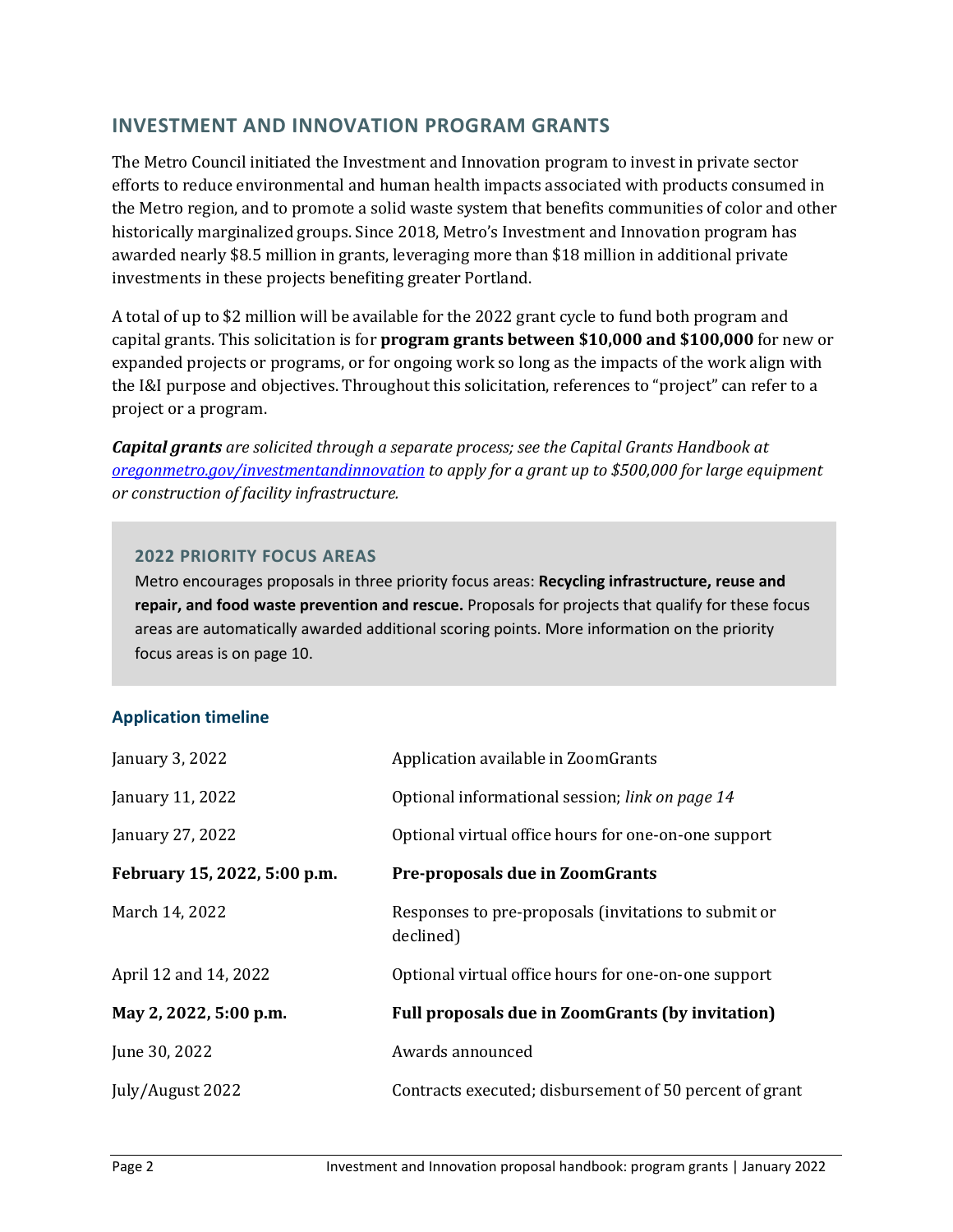# **PURPOSE AND OBJECTIVES**

#### **I&I program purpose**

The Investment and Innovation (I&I) grant program aims to reduce environmental and human health impacts associated with products consumed in the Metro region, and to provide benefits from the solid waste system for communities of color and other historically marginalized groups. The program funds for-profit businesses, not-for-profit organizations, and colleges and universities to develop and sustain efforts to reduce disposal of materials through waste prevention, reuse and repair, and material recovery (including recycling and composting).

The grants help reduce greenhouse gas emissions that drive climate change and emissions of toxic particulates—impacts which disproportionately burden communities of color. At the same time, the program supports efforts to advance racial equity in the solid waste system, including by expanding services and employment opportunities for underserved communities and reducing harms from facility operations. The I&I program advances progress towards achieving multiple goals of the [2030 Regional Waste Plan](https://www.oregonmetro.gov/regional-waste-plan) and Metro's [Strategic Plan to Advance Equity, Diversity and Inclusion.](https://www.oregonmetro.gov/equity-strategy-0)

#### **I&I program objectives**

Projects funded by I&I grants are intended to:

- **Reduce harmful environmental and health impacts** by reducing the amount and toxicity of waste associated with products consumed in the Metro region.
- **Advance equity** by creating benefits from the solid waste system for historically marginalized groups including career opportunities, expanded access to waste-related services, and reduced harms from garbage and recycling operations; and by developing the capacity of businesses and organizations in the solid waste system to create more equitable workplaces.
- **Build system resilience** by strengthening, improving and increasing the capacity of the region's waste prevention, reuse/repair, and material recovery infrastructure and workforce.
- **Catalyze innovation** by encouraging projects that test or expand new strategies.

#### **2030 REGIONAL WASTE PLAN**

The Regional Waste Plan is the blueprint for how Metro, local governments and others involved in managing greater Portland's garbage and recycling system will focus efforts and resources over the next decade. The plan emphasizes reducing harmful health and environmental impacts throughout the life cycle of products, from production, to use, to the way we manage discarded materials. The plan also seeks to build a more inclusive and equitable solid waste system through a range of actions and tools, including grant funding.

The plan can be found at [oregonmetro.gov/regional-waste-plan.](https://www.oregonmetro.gov/regional-waste-plan)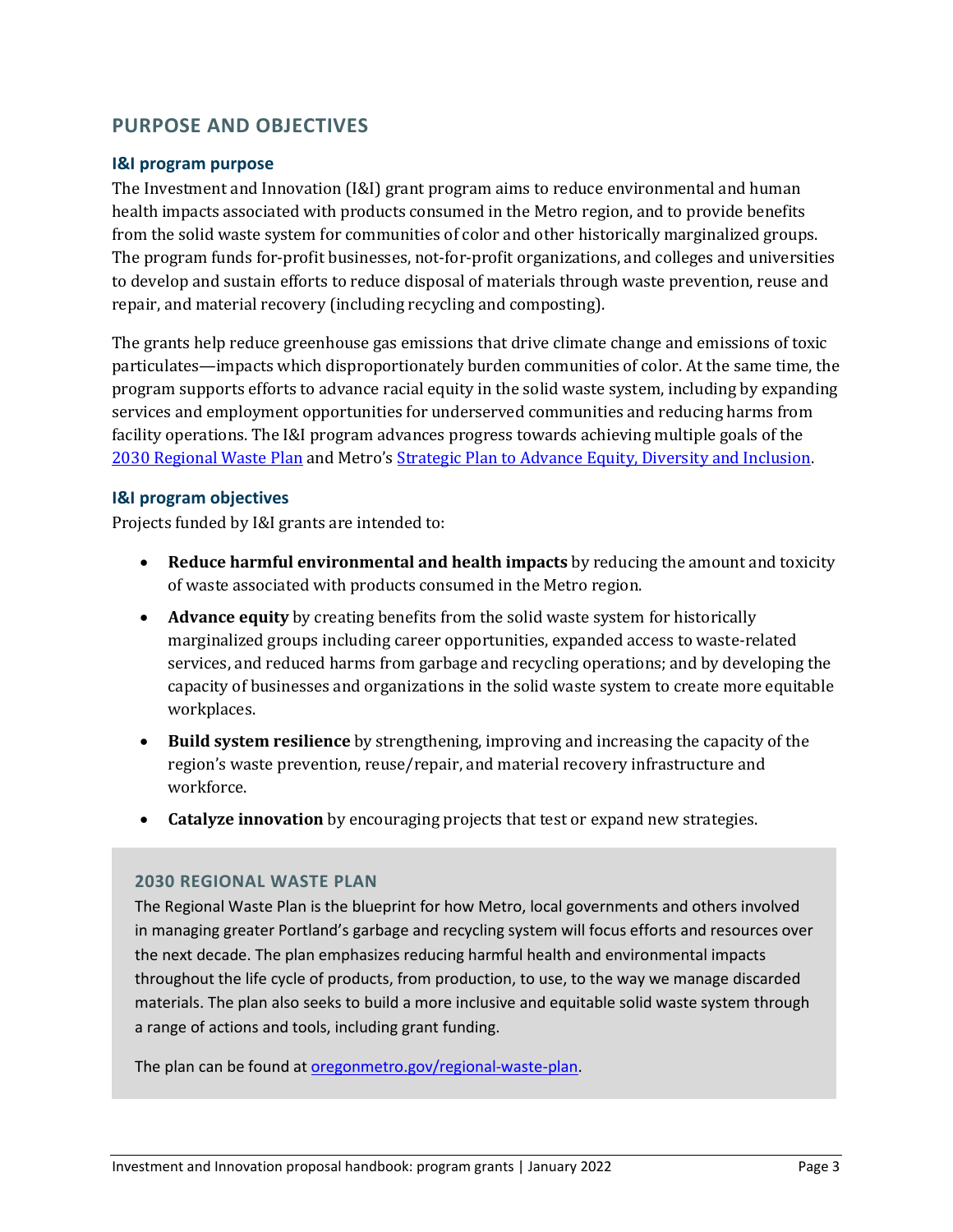# **MINIMUM QUALIFICATIONS**

Applicants and projects must meet all of the following criteria in order to be eligible for I&I funding:

### **Applicants must:**

- Be one of the following:
	- o Non-profit organization (or fiscal sponsor) with a federal 501(c) designation.
	- o For-profit business.
	- o Institution of higher education (college or university).
- Be in compliance with local, state, and federal requirements applicable to its operations.
- Demonstrate a clear commitment to integrating diversity, equity and inclusion principles into its grant project and/or internal structures and operations. (See page 8 for more detail about this requirement.)

This section describes minimum qualifications and eligibility requirements for all applicants, projects and expenses. Review this section to ensure your proposal is eligible for funding. Contact I&I staff on page 16 if you have questions about these requirements.

- If applicable, secure all relevant permitting, licensing, approvals, waivers and other authorizations for the grant-funded project at the time of full proposal submission, or have these processes substantially completed with a plan for completion included in the proposal.
- For-profit business and college/university applicants, demonstrate that it has matching funds to share in the cost of the project. See Appendix D for more information on match requirements.

# **Projects must:**

- Align with the I&I purpose and demonstrate clear, quantifiable impacts that will advance one or more of the I&I program objectives listed on page 3.
- Impact the regional solid waste system, as opposed to a single business or organization. Projects that only impact a single organization or business will not be competitive. For example, grants will not be awarded to pay for recycling or compost bins at a business or organization, or for food waste prevention efforts at a single restaurant.
	- o **Examples of how a project can "impact the regional solid waste system" include but are not limited to:** Investments in new technology or infrastructure that will improve ability to sort and process comingled recyclables; Projects to significantly reduce the amount of waste generated across multiple sites or large campuses; Creation or expansion of opportunities in the garbage and recycling system for underserved communities such as jobs, career ladders, or expanded services; Applied research that could lead to systemic improvements in the regional solid waste system. *Contact program staff if you are unsure about whether your project impacts the regional solid waste system.*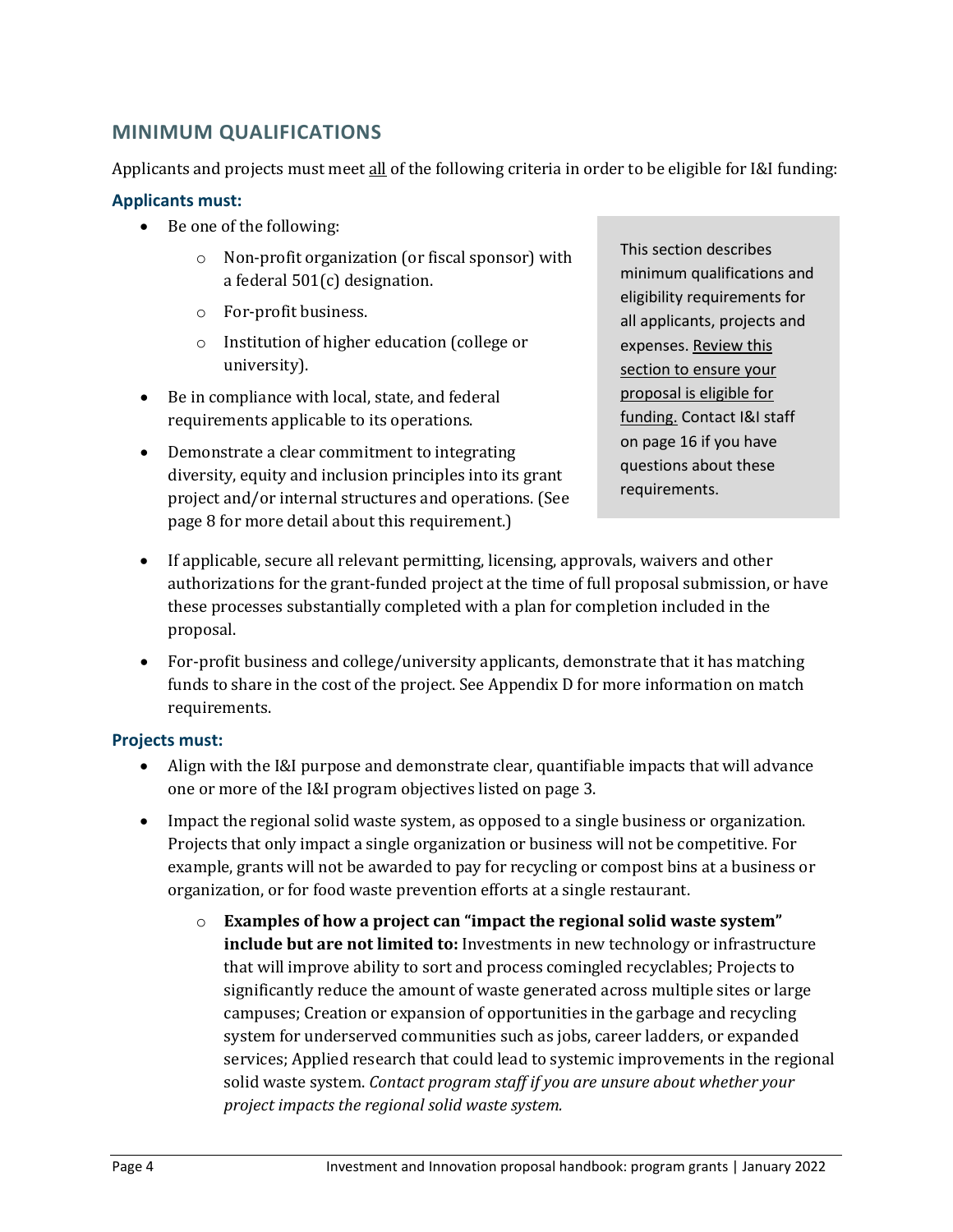- Take place within *Metro's* jurisdictional boundary or significantly advance I&I program objectives for the Metro region.
- Take place within an 18-month grant term, including completing all project activities and spending of grant and match funds. The grant term would begin upon signing the grant contract (anticipated July or August 2022). Grant recipients may request a longer grant term for extenuating circumstances.
- Be described in a complete proposal using the process described in this handbook, and submitted online through ZoomGrants (see page 14).

# **Eligible grant expenses**

Grant funds may be used for the following costs that are directly tied to the grant project and supported by legible proof of payment documentation:

- Staff salaries: Costs directly attributable to designing, implementing and/or evaluating the project. May include benefits such as health insurance, retirement funds, FICA, etc.
- Professional (consultant or contractor) services hired for the purpose of the project.
- Equipment.
- Materials and supplies.
- Indirect or overhead costs: Up to [1](#page-6-0)0 percent of the total grant award.<sup>1</sup>

# **Ineligible projects and costs**

Grant funds cannot be used for:

- Costs not directly tied to the grant project.
- Projects related to hauling services and related materials/supplies for recyclables.
- Projects related to collection and disposal of garbage (as opposed to activities that prevent materials from becoming garbage, which could qualify for funding).
- Projects related to human waste.
- Costs incurred outside the scope or timeframe of the funding agreement (grant term), which is anticipated to start in July or August 2022.
- Purchase, rent or lease of land or buildings, except for grants to nonprofit applicants for projects within the Reuse and Repair Priority Focus Area (see page 10).
- Costs for which payment has been or will be received under another financial assistance program.

<span id="page-6-0"></span><sup>&</sup>lt;sup>1</sup> Eligible overhead costs include expenses incurred by the organization for indirect costs that are identifiable and benefit the project. Depending on the relationship of the cost to the project, overhead might include accounting and financial resources and systems, management, planning or support resources and systems, space and equipment. To be an eligible grant expense, overhead must directly relate to the project completion and no more than 10 percent of the grant award.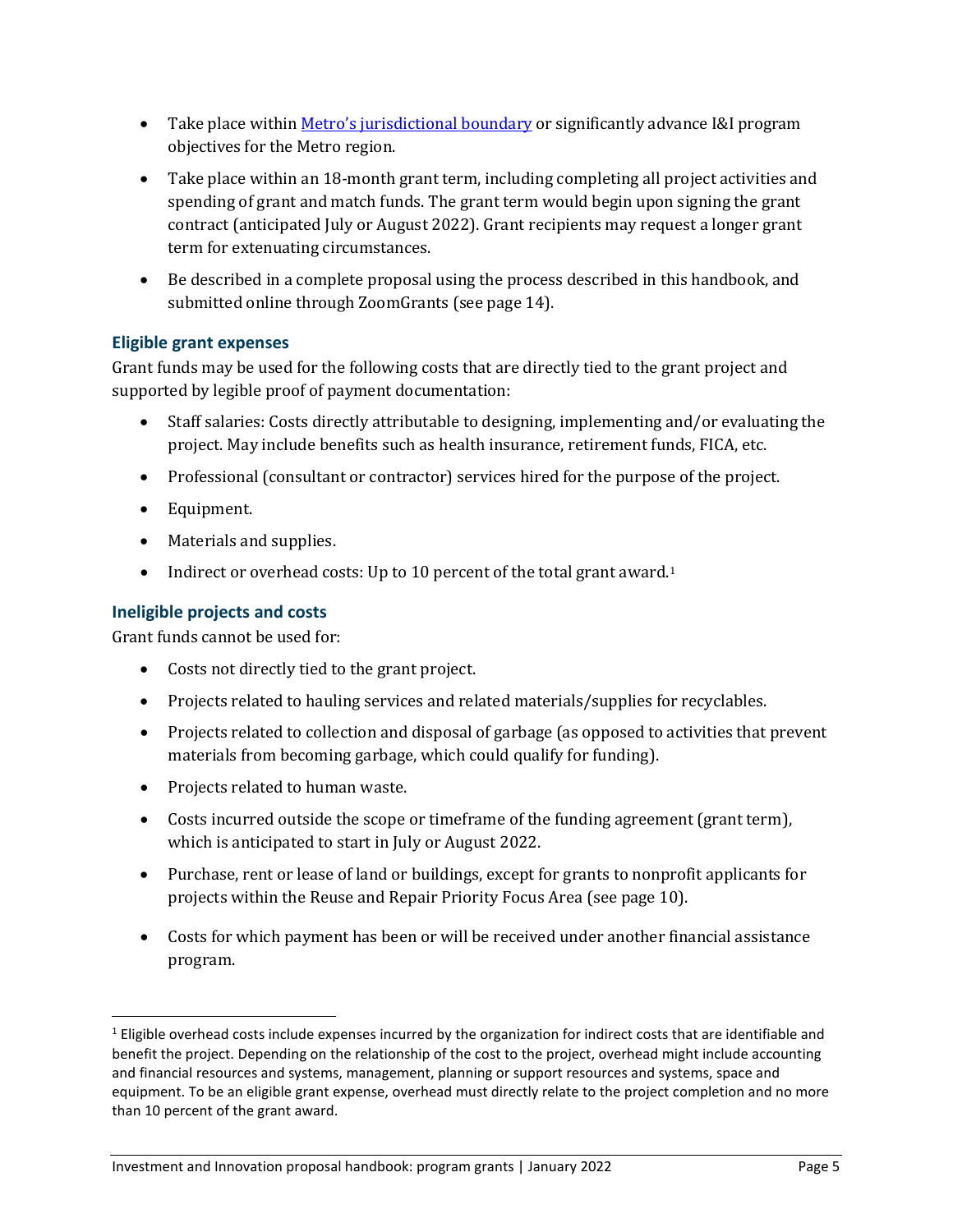- Costs associated with preparing a grant proposal, proposal, stock or debt offering, formation of partnerships, incorporations, fundraising or other forms of such business costs.
- Payment of fines, penalties, arrears, judgments or other such obligations.
- Activities that may degrade the quality of air, water and land resources.
- Costs related to transactions with a company that is affiliated or related to the I&I grant recipient.

# **Multiple applications**

- An applicant may apply for funding for multiple projects within a grant cycle, but must submit a separate proposal for each individual project.
- An applicant may apply for both a capital grant and a program grant for the same project through separate applications and according to the respective application processes. If you have questions about whether the applications can/should be combined, contact I&I grant staff (page 16) to discuss.

# **Match requirement (for-profit businesses and institutions of higher education only)**

**For-profit business and colleges/universities** are required to share in the costs of grant-funded projects and leverage the public investment by contributing a minimum of 20 percent of the grant amount. For example, a \$10,000 grant would require the applicant to contribute at least \$2,000 in value to the project. This match may be cash or in-kind contributions, or a combination of both. Match guidelines are detailed in Appendix D. *There is no match requirement for nonprofit organizations.*

# **Clean air standards for diesel-powered vehicles and equipment—engines and fuel**

Any truck or equipment funded in whole or in part with Investment and Innovation grant funds must comply with the following standards:

- All diesel-powered non-road equipment greater than 25 horsepower shall meet the U.S. EPA tier 4 off-road emissions standards.
- All diesel-powered on-road vehicles/trucks must have engine model years that are 2010 or later.
- A low emissions fuel must be used in grant-funded diesel equipment for (at a minimum) the duration of the grant term, whether or not the cost of the fuel is funded by the grant.

**Low emissions fuel** is defined as any fuel that has a carbon intensity that is lower than the Oregon Clean Fuel Standards for 2021 set in Oregon Administrative Rule (OAR) 340-253-8010 and using the most current (as of July 6, 2021) list of carbon intensity values published by the Oregon Department of Environmental Quality. The standard for diesel and diesel substitutes in 2021 is to have a carbon intensity value of less than 96.12 grams of carbon dioxide equivalent per megajoule (gCO2e/MJ). As of September 30, 2021, the diesel fuels that meet the definition of low emissions fuel include renewable diesel and biodiesel.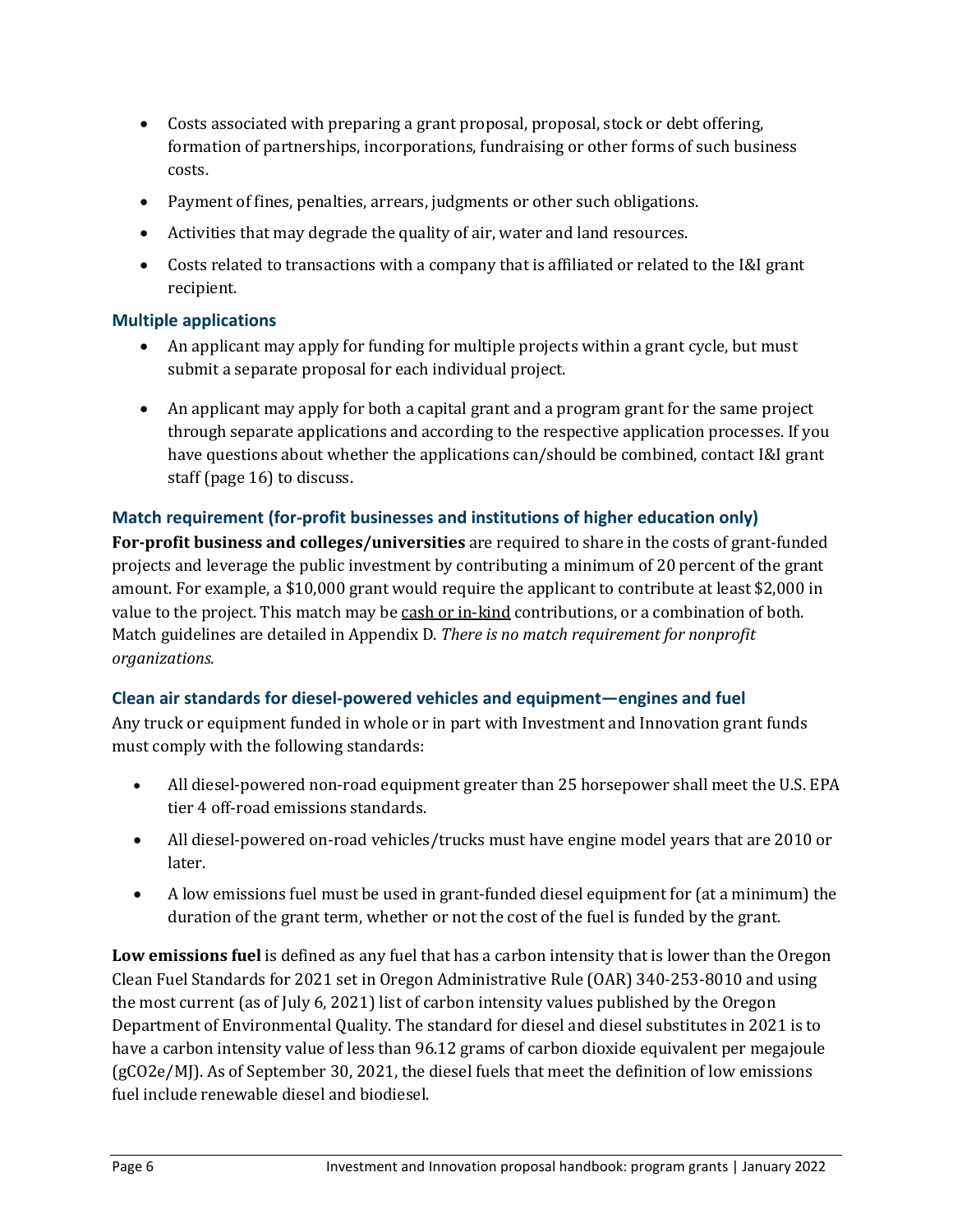Commercially available B5 diesel meets this minimum standard and is what is being sold as conventional diesel fuel at all Oregon gas stations. However, Metro encourages grant applicants to investigate the larger selection of lower emissions fuel available at card lock fuel stations including Pacific Pride, as well as some general retail gas stations including Sequential and Jay's Garage in the Portland region. Card lock pricing for B20, B50, B99 and R99 (made from renewable sources) may even be available at the same or lower cost than B5 diesel fuel.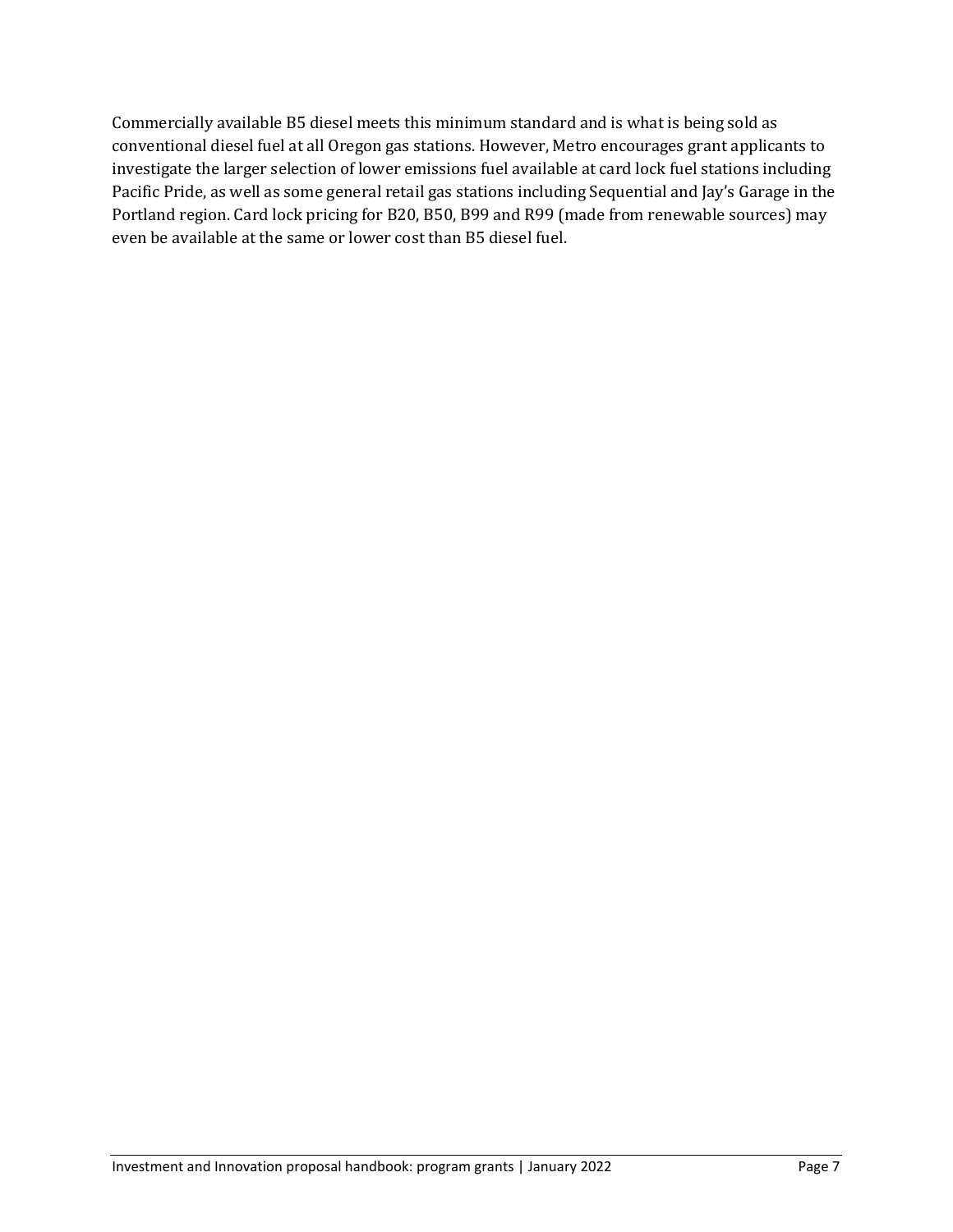# **EQUITY REQUIREMENT**

To be considered for an I&I grant, all applicants must demonstrate a clear commitment to integrating diversity, equity and inclusion (DEI) principles into their grant projects and/or internal structures and operations. I&I grants are intended to advance Regional Waste Plan goals and actions related to racial equity by:

- Increasing access to economic and other benefits generated by the region's garbage and recycling system;
- Reducing harms of the system on BIPOC and other underserved communities; and
- Building the capacity of businesses and organizations operating in the system to advance diversity, equity and inclusion.

The list below illustrates some of the ways that applicants could demonstrate a commitment to DEI principles. This list is not exhaustive, and the application provides an opportunity for applicants to describe other DEI-focused actions and practices.

This section describes the minimum threshold to be eligible for a grant; it does not ensure a grant will be awarded. The more significantly an applicant demonstrates that the project or program will advance racial equity, the higher the application will be scored and greater the chances of being awarded a grant.

A glossary of equity-related terms can be found in Appendix A.

## **Economic benefits**

- Applicant organization or business is owned, led by and/or primarily serves BIPOC individuals and communities.
- Grant will fund COBID-certified (or COBID-eligible) contractors and subcontractors to complete project activities.
- Grant will fund new jobs for BIPOC individuals, particularly those that provide living wages and benefits.
- Grant will fund new measures to recruit, retain and develop career ladders for BIPOC employees.

# **Organizational/business capacity**

- Grant will fund facility or operations improvements to ensure safe and healthy working environments for frontline employees, the majority of which are BIPOC.
- Grant will fund meaningful DEI training opportunities and/or the development of inclusive organizational policies and practices.

# **Community benefits**

• Grant will fund new or expanded culturally-responsive programs and services for BIPOC communities.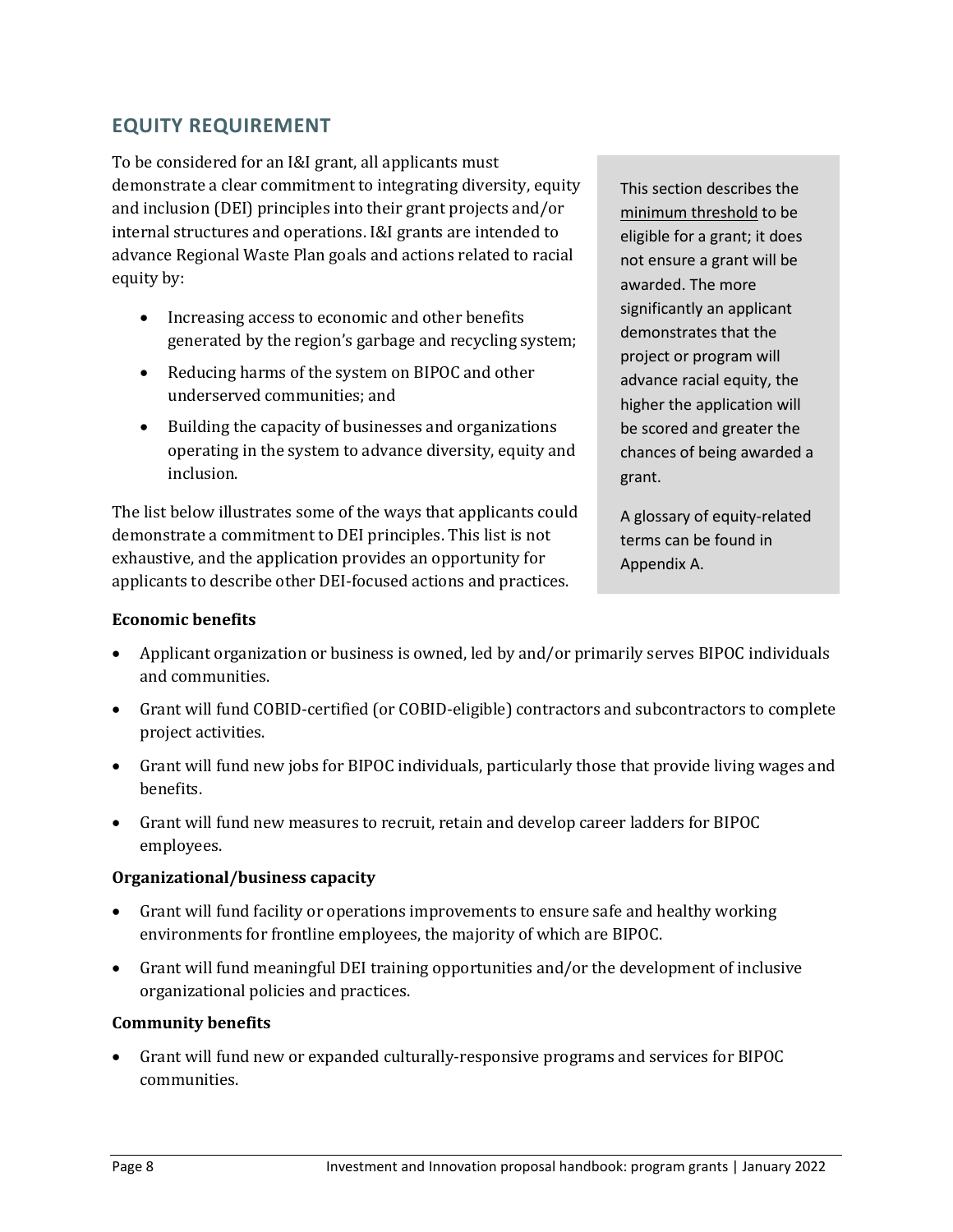- Grant will fund investments in the surrounding community by reducing harms (such as odor and noise).
- Grant project will be co-created with community in which it will take place (i.e., community is informing and shaping the work, as well as benefitting from it directly).

## **Inclusive contracting**

- Develop a strategy for hiring BIPOC/COBID-certified contractors and subcontractors.
- Demonstrate that all contracted professional services funded by I&I grant will be paid living and/or prevailing wages for all work on the I&I grant-funded project.

## **Good jobs and inclusive workforce**

- Demonstrate that all workers at grantees' business or organization are paid a living wage and benefits by describing employee compensation structure, healthcare and other benefits provided to employees. Details should include wage scales, annual cost of living adjustments (COLA), healthcare program, vacation and sick time, and any other related benefits or incentives to provide a clear picture of how applicant defines "living wage."
- Demonstrate diversity of the applicant business/organization and project team, as well as any proposed contractors/subcontractors, including race, gender, veteran status and disability, as well as other measures of diversity. Distinguish between staff and management to demonstrate diversity at all levels, not just frontline staff.
- Identify an activity promoting workforce equity, diversity and inclusion within applicant business or organization that will be undertaken if awarded the grant, and explanation of how the results will be reported to Metro. Examples include support for employee resource groups for staff that identify as people of color, LGBTQ, or other marginalized identities, or an accessibility audit or facilities improvements to improve access for staff and customers with disabilities.
- Identify an activity promoting workforce diversity within applicant's local community that will be undertaken if awarded the grant, and explanation of how the results will be reported to Metro. Examples could include partnering with a community workforce/training organization to provide mentoring, technical job shadows or hosting job fairs targeting underserved communities.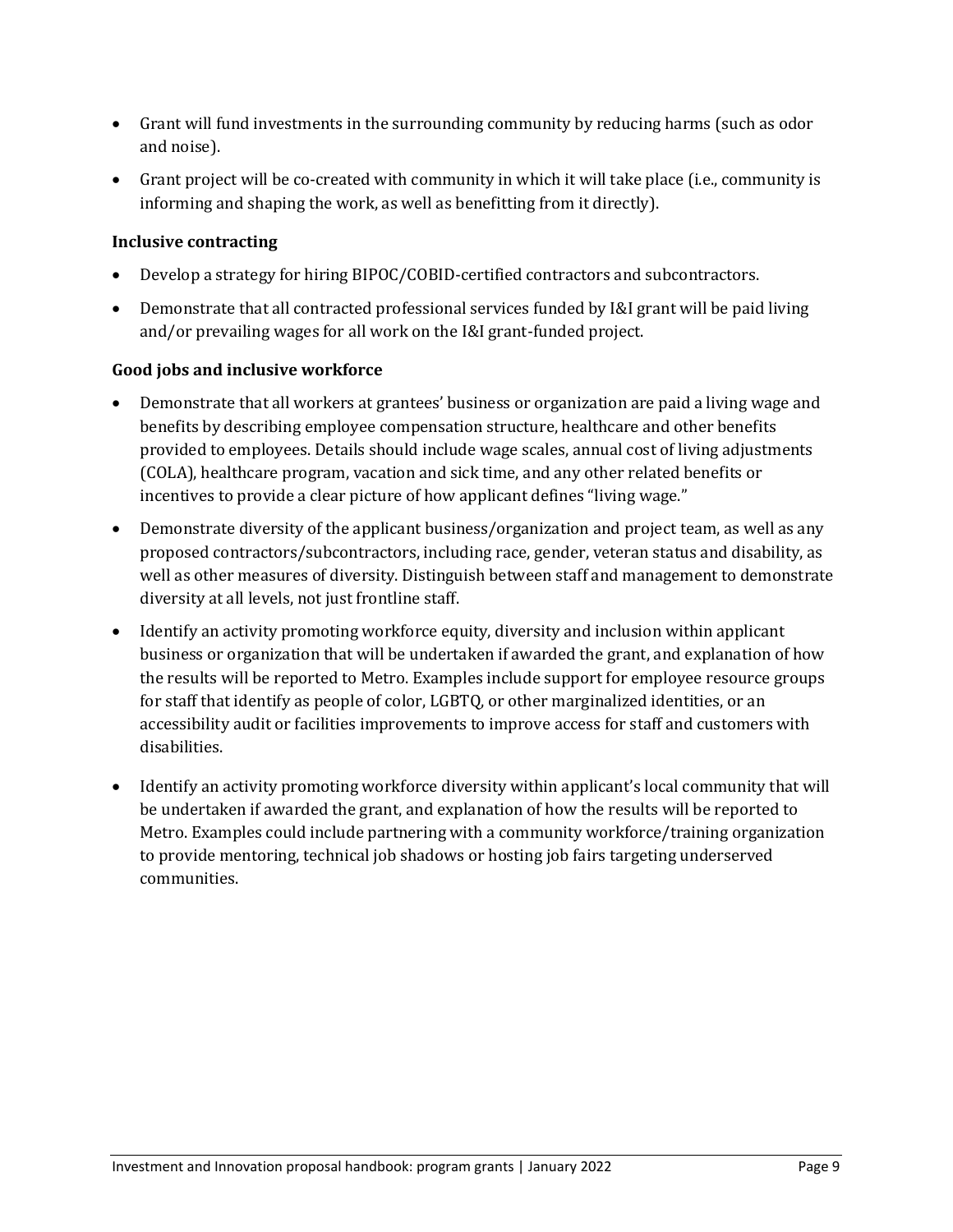# **PRIORITY FOCUS AREAS**

In the 2022 grant cycle, Metro encourages and will prioritize proposals addressing the three focus areas described below: recycling infrastructure, reuse and repair, and food waste prevention and rescue. These types of projects will automatically be awarded additional scoring points according to the grant evaluation criteria in Appendix B. In addition to the qualifications below, priority focus area projects must also comply with eligibility requirements in the "Minimum Qualifications" section starting on page 4. Projects that don't fall into one of the priority focus areas still qualify for funding if they meet the minimum qualifications.

*Note: The focus area descriptions are the same in both the capital and program solicitations. Some outcomes and examples will apply more to capital grants than program grants, and vice versa.*

## **Recycling Infrastructure**

Projects that strengthen and build resiliency into the recycling system that serves residents and businesses in the Metro region, to ensure that materials collected now and in the future are as marketable as possible.

#### Desired outcomes and examples:

- Material Recovery Facilities (MRFs) are set up to maximize effective sorting of recyclables and removal of contaminants, so that the region's recyclables are clean and can meet the specifications of markets.
	- o *Example projects include*: Equipment upgrades and infrastructure improvements that improve the performance of MRFs in sorting and preparing recyclables.
- The local industry of processors of recyclables, and manufacturers of recycled content products can grow and attract new entrants because of a consistent and reliable supply of high quality feedstock.
- Opportunities to increase recovery of materials that are not collected curbside from residents and businesses.
	- o *Example projects include*: Depots or collection events located in underserved communities where people can drop materials for recycling or reuse for free.

#### **Reuse and Repair**

Projects that increase the reuse, repair and donation of materials and consumer products. Specifically, this focus area includes sustaining and expanding the region's reuse and repair infrastructure that helps residents and businesses extend the lifespan of products and materials already in circulation through effective collection, processing and resale/redistribution.

*Grants for purchase, lease or rent of real property are limited to nonprofit applicants, in this focus area only.*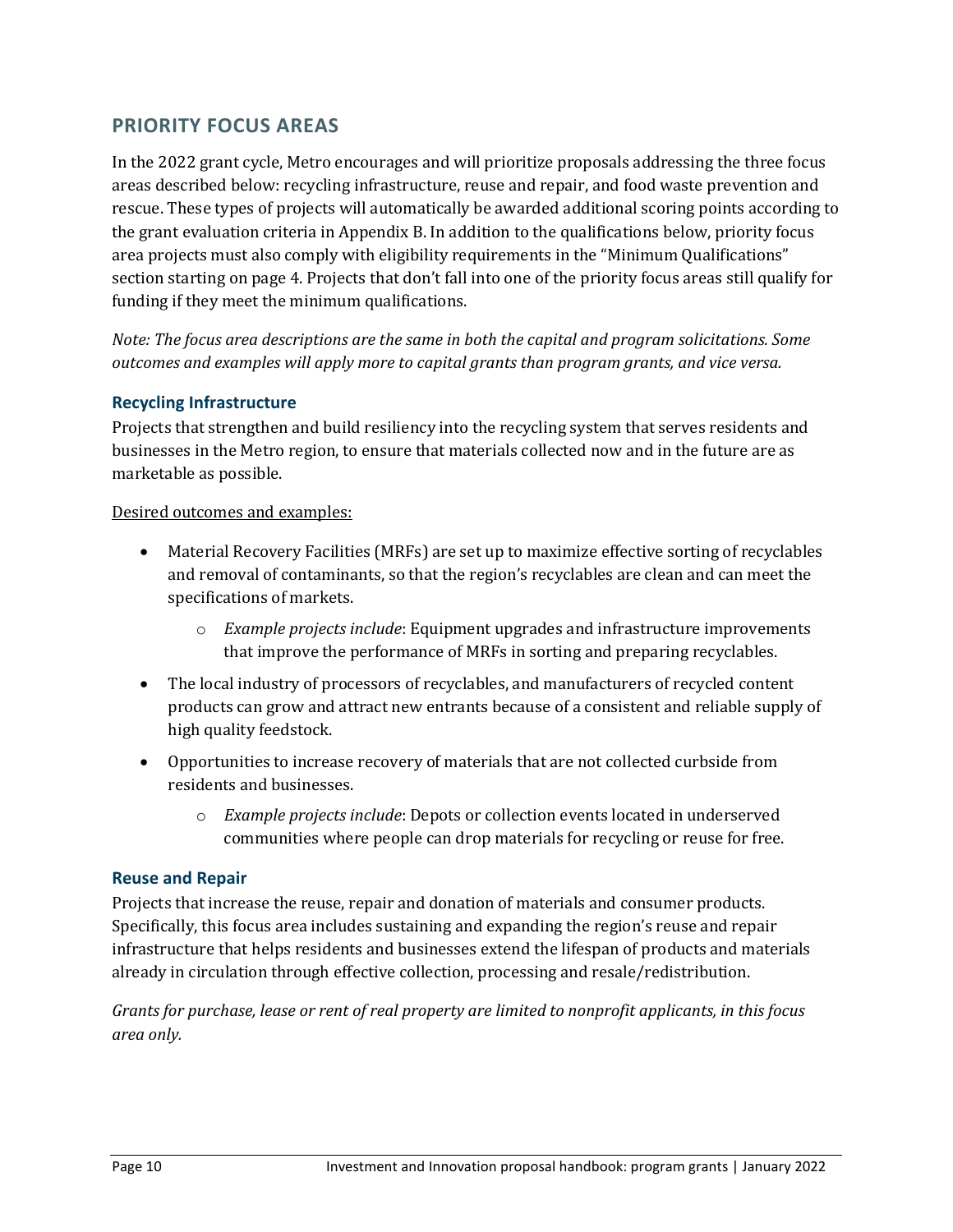#### Desired outcomes and examples:

- Creation or expansion of markets for reuse, repair and share of electronics, building materials, textiles, bulky waste (mattresses, furniture, etc.) and other high impact products and packaging.
	- o *Example projects include*: "Value added" applications of building materials such as repurposing into furniture; Supply chain improvements to allow contractors to order larger quantities of reused dimensional lumber in one place; Replacement of single-use packaging with reusable packaging used to transport or distribute goods for a collaborative/consortium of like business types.
- Build capacity and employment opportunities within the region's reuse and repair organizations and businesses.
	- o *Example projects include*: Coalition building to develop shared strategies and training opportunities (DEI, trauma-informed care, business skills, marketing and cross-promotion, etc.); Specific skills training or pre-apprenticeship courses; Expansion or retrofitting facilities for additional space for processing donations, offseason storage, accessibility improvements and education/workshop spaces.
- Improved customer knowledge, repair skills, and adoption of best practices for extending the lifespans of projects and materials already in circulation.
	- o *Example projects include*: Targeted educational and outreach campaigns informed by data to increase the quantity of high-value materials that are kept in use rather than disposed; Projects to reduce barriers to reuse/repair such as language translation to enable greater access to reuse opportunities.

#### **Food waste prevention and rescue**

Projects that establish or expand food waste prevention efforts to reduce the amount of food being disposed in landfills or composted.

Desired outcomes and examples:

- Prevention of food waste from being generated at the source (i.e., before excess food is created).
	- o *Example projects include:* Modifications to manufacturing or distribution processes to prevent loss or waste of food; Software applications to support food waste tracking, inventory management and other practices shown to reduce food waste; Creating or expanding education and training to a consortium of chefs and food service staff on food waste prevention practices across multiple food service sites.
- Rescue of high-quality, edible food that would otherwise be disposed, and redistribution of that food in culturally responsive ways to people experiencing, or at risk of experiencing, hunger.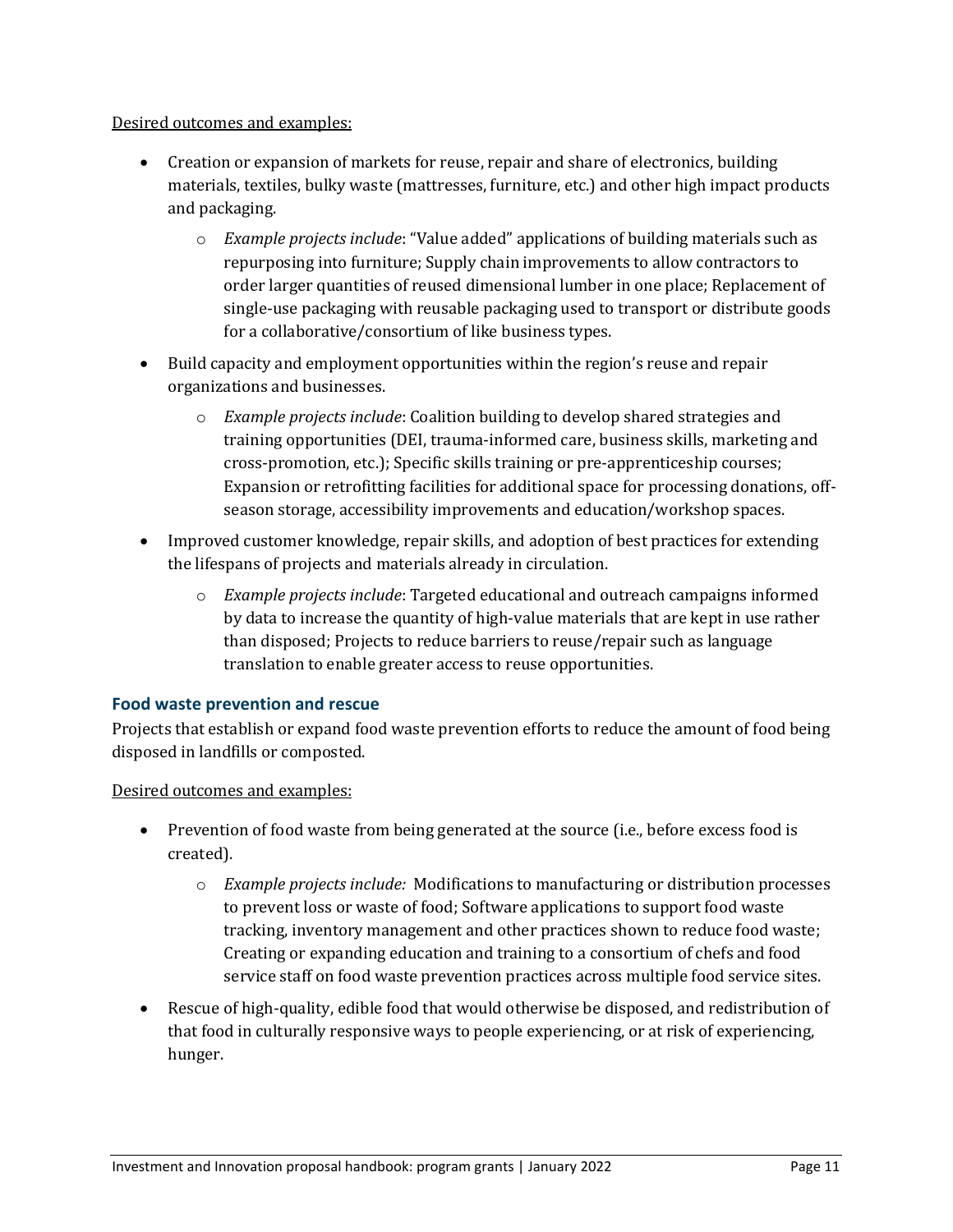- o *Example projects include*: Purchase of refrigerated trucks or other capital equipment to expand transportation and distribution capacity; Technology and program solutions to connect food donors with recovery organizations.
- Creation of value-added food products from surplus food and food byproducts.
	- o *Example projects include*: Production of marketable baked goods from spent grains or sauces from produce scraps.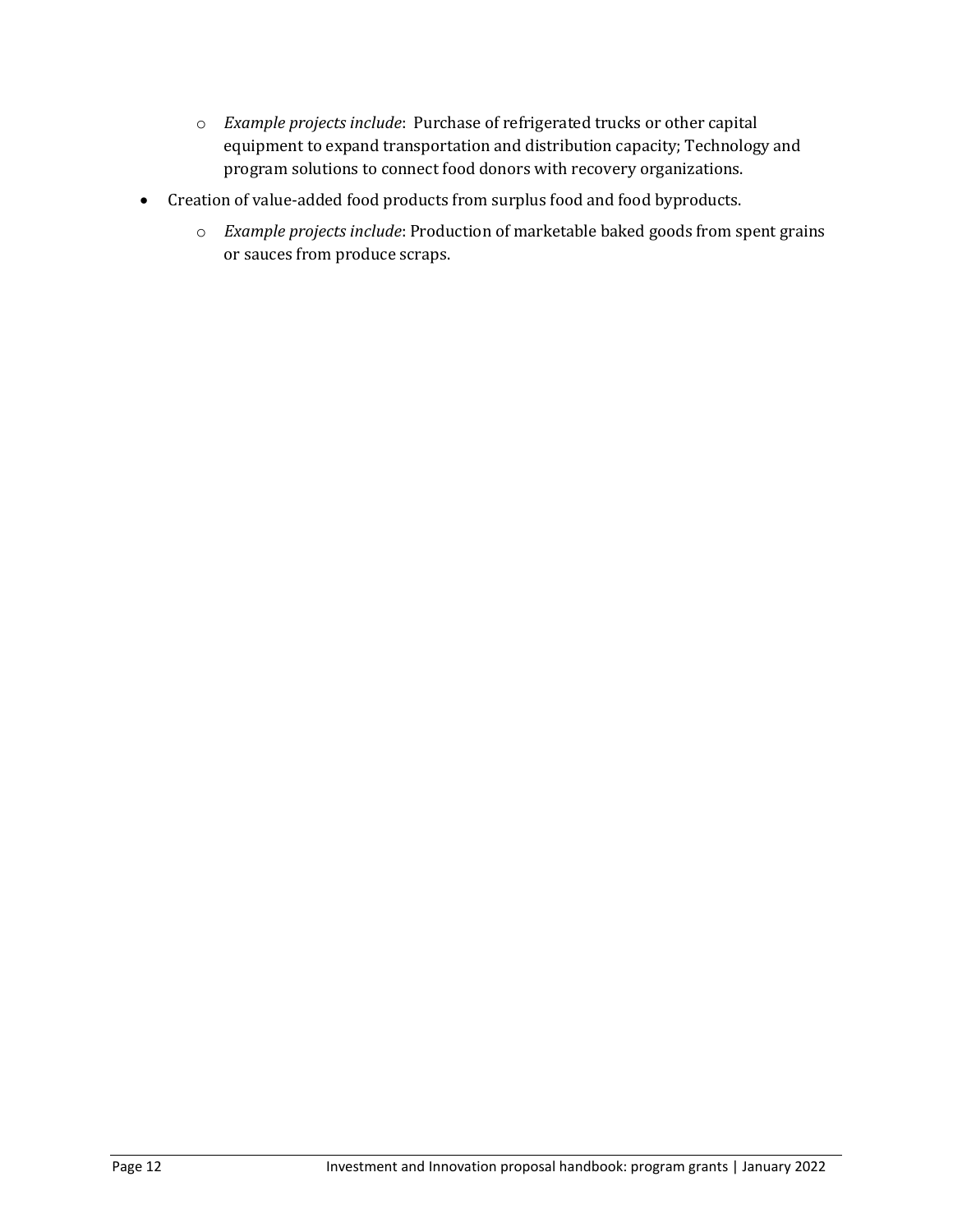# **OVERVIEW OF THE GRANT APPLICATION PROCESS**

### The proposal process occurs in two stages: a **pre-proposal phase** and a **full proposal phase**.

A grant committee will review all pre-proposals and make recommendations to Metro on which applicants should be invited to submit full proposals. The committee will then review the invited full proposals and make funding recommendations to Metro. The committee is comprised of community and local government members and Metro staff.

Proposals will be evaluated based on the information submitted by applicants; alignment with the I&I purpose, objectives and review criteria; and the review committee's professional and collective judgment.

## **Pre-proposal phase**

The first step in the grant proposal process is submission of a complete pre-proposal. Pre-proposals must be submitted via ZoomGrants (see page 14). For reference, the pre-proposal questions are included in Appendix C. The purpose of a pre-proposal is to provide the review committee with enough information about your proposed project for the committee to determine whether it aligns with the grant program purpose and objectives and meets the minimum qualifications.

Staff will provide all applicants with feedback after the grant review committee's review of the preproposals. If you are invited to submit a full proposal, staff may request that you include with the full proposal a response to specific feedback or questions from the committee.

# **Full proposal phase**

Metro will accept full proposals only from applicants who are invited to apply based on the success of their pre-proposal. Full proposal requirements are included in Appendix C.

An invitation to submit a full proposal does not guarantee funding. The review committee will evaluate full proposals using the criteria attached as Appendix B to make funding recommendations to the Metro Waste Prevention and Environmental Services Director. During the review process, Metro staff may contact you to ask questions that clarify or elaborate on your proposal.

*The full proposal is included in this handbook in Appendix C so applicants know what will be expected at the later stages of the grant process. Do not submit full proposal materials with your pre-proposal; they will not be considered at the pre-proposal phase.*

# **Final award decisions**

The Metro Waste Prevention and Environmental Services Director will consider the grant review committee's recommendations and make a final determination on grant awards. The Metro Council will have seven days after notice of the Director's determination to request a briefing or take action to deny or approve the decision, if it so chooses. After completion of the Council notice period (and Council action, if applicable), the award decisions will become final. At that point, all applicants will be notified of the outcome of their proposal.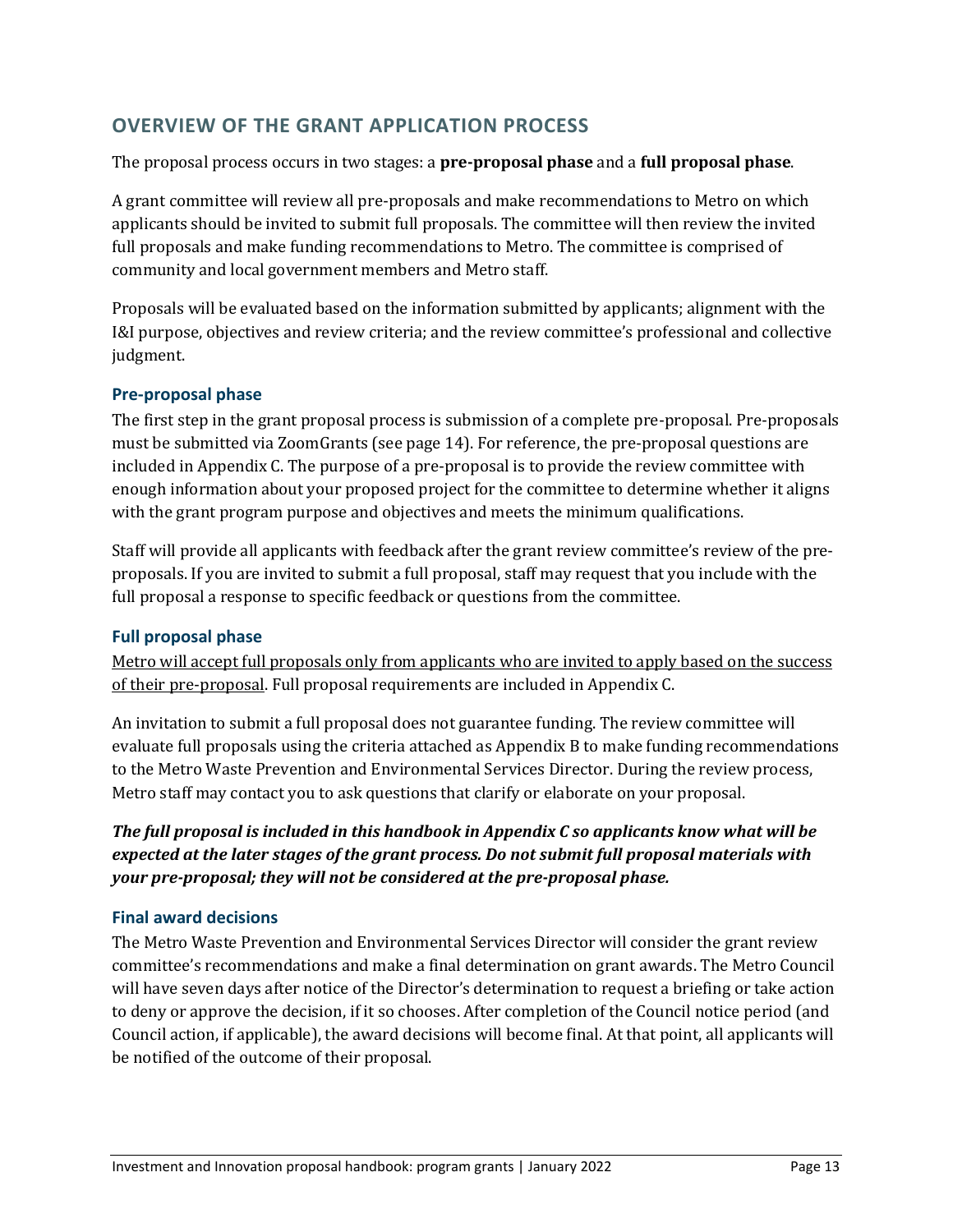# **PROPOSAL INSTRUCTIONS**

## **Proposal assistance**

During the application period (outlined on page 2), Metro will provide opportunities for assistance with developing your proposal:

- **Optional informational webinar (January 11, noon):** Registration is required; sign up here[: https://us06web.zoom.us/webinar/register/WN\\_d2WeFVl6T0qbVcNoiln7AQ.](https://us06web.zoom.us/webinar/register/WN_d2WeFVl6T0qbVcNoiln7AQ) The 60-minute session will be recorded and posted to the grant program website soon after for those unable to attend. Participants will be able to ask staff questions using the Q&A feature.
- **Optional pre-proposal virtual "office hours" (January 27 in the morning):** Metro grant staff will be available to discuss your project specifically and answer questions. Sessions are on a first-come basis and advance registration is required; please sign up for an available 20-minute slot at https://oregonmetro.wufoo.com/forms/q1gj1coc1qzk5yg/.
- **Optional full proposal virtual "office hours" (April 12 and 14):** Link to be provided for applicants invited to submit full proposals.

If you are unable to attend the above opportunities, email your questions to [investmentandinnovation@oregonmetro.gov](mailto:investmentandinnovation@oregonmetro.gov) and staff will respond as soon as possible.

# **Online proposal**

Metro accepts proposals only via the online system [ZoomGrants](https://zoomgrants.com/gprop.asp?donorid=2199) at [oregonmetro.gov/grants](http://www.oregonmetro.gov/grants) or directly at [https://www.zoomgrants.com/gprop.asp?donorid=2199&limited=3738.](https://www.zoomgrants.com/gprop.asp?donorid=2199&limited=3738) For your reference, see Appendix C for the proposal questions applicants will answer via ZoomGrants.

Within 24 hours of your submission, Metro staff will send an email via ZoomGrants confirming receipt. To ensure that you are receiving emails, please add to your "safe senders list" the email addres[s Notices@zoomgrants.com](mailto:Notices@zoomgrants.com). If you do not receive a confirmation, please send an email to [investmentandinnovation@oregonmetro.gov.](mailto:investmentandinnovation@oregonmetro.gov)

#### **Important notes for working in ZoomGrants**

- You will need to have [a ZoomGrants account](http://help.zoomgrants.com/index.php/zgu/setting-up-your-account-and-creating-applications/) in order to be able to submit an application.
- Each answer has a character limit, which includes spaces. For example, 3,000 characters is approximately one page.
- Answers are saved automatically when you move to another text box.
- You can complete your application in Word and cut-and-paste your answers into ZoomGrants. Remove all formatting (e.g. bullets, hyphens) before pasting into ZoomGrants.
- You may add partners or a fiscal sponsor as collaborators on ZoomGrants. However, only the applicant may submit the proposal.
- For technical support, use the Help button at the top of the ZoomGrants page, access tutorials at [help.zoomgrants.com](http://help.zoomgrants.com/index.php/article-categories/applicantkbs/) or contact the Help Desk at [Questions@ZoomGrants.com.](mailto:Questions@ZoomGrants.com)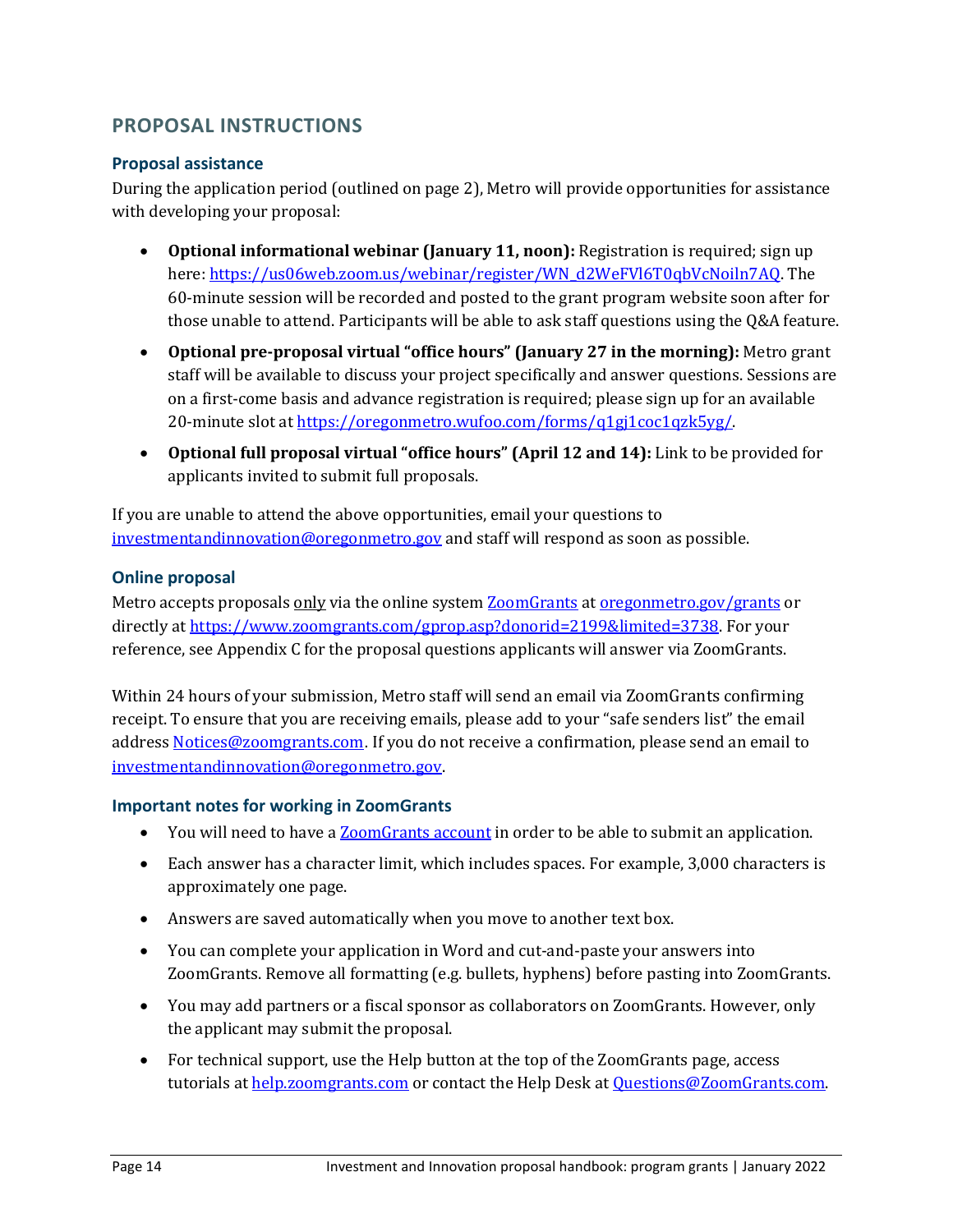# **AFTER GRANT AWARD: CONTRACTING AND DISBURSEMENT**

### **Grant agreement and insurance requirements**

Metro staff will work with successful applicants to enter into grant agreements with Metro. These contracts will outline specific responsibilities and legal obligations of each party, including insurance requirements, reporting and acknowledgements. Please visit the Investment and Innovation document library i[n ZoomGrants](https://www.zoomgrants.com/gprop.asp?donorid=2199&limited=3738) to review the current grant agreement template. You may also email [investmentandinnovation@oregonmetro.gov](mailto:investmentandinnovation@oregonmetro.gov) to request a copy of the template.

All grant recipients will be required to have the following types of insurance and provide proof of coverage during the contracting phase:

- Commercial general liability insurance covering personal injury, property damage, and bodily injury with automatic coverage for premises and operation and product liability must be a minimum of \$1,000,000 per occurrence. The policy must be endorsed with contractual liability coverage. **Metro, its elected officials, departments, employees and agents must be named as an ADDITIONAL INSURED.**
- Automobile bodily injury and property damage liability insurance. Insurance coverage must be a minimum of \$1,000,000 per occurrence. **METRO, its elected officials, departments, employees, and agents must be named as an ADDITIONAL INSURED.**
- Worker's compensation coverage in compliance with Oregon law.

Please email [investmentandinnovation@oregonmetro.gov](mailto:investmentandinnovation@oregonmetro.gov) if these insurance requirements would present a barrier to your organization or business.

#### **Payment of grant funds**

Metro will disburse program grant funds in three installments:

- **Installment 1 (50 percent of grant)** will be disbursed upon execution of grant agreement.
- **Installment 2 (40 percent of grant)** will be disbursed after grantee has spent first installment and provided Metro with a report documenting how the grant funds (and any required match) were spent.
- **Installment 3 (10 percent of grant)** will be a reimbursement payment, disbursed to grantee after Metro receives the final report demonstrating how 100 percent of the grant funds (and any required match) were spent.

#### **Evaluating success and grant reports**

In the full proposal applicants will be required to identify the metrics the project team will use to evaluate project impacts. If awarded a grant, grantees will work with Metro staff to refine these metrics and incorporate them into the grant agreement. Grant recipients will be required to report on the project's status, successes and challenges in quarterly progress reports, and on the overall project impacts in a more detailed final report at the end of the grant.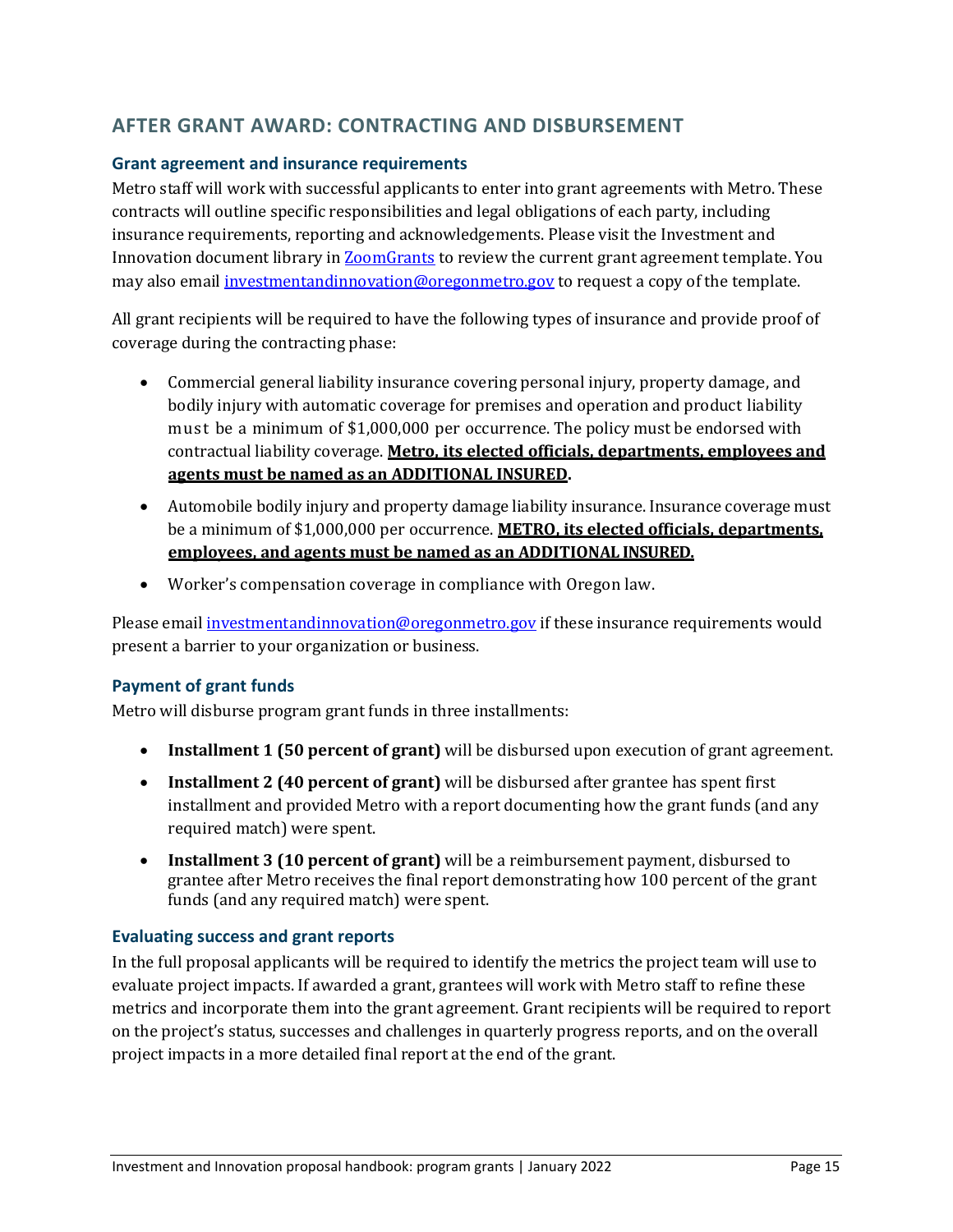# **CONFIDENTIALITY OF APPLICATION MATERIALS**

Proposals, including supporting documents such as financial materials, reports and records, will be read and evaluated only by Metro staff and grant review committee members who are required to sign confidentiality agreements in advance of reviewing application materials. Application and grant materials will be maintained electronically on a Metro server with restricted access, and periodically destroyed as allowed by audit policies and state law.

You may identify as confidential any reports, books, records, maps, plans, income tax returns, financial statements, contracts and other similar written materials that are directly related to the proposal and that are submitted to or reviewed by Metro. **You must prominently mark any information that it claims confidential with the mark "CONFIDENTIAL" prior to submittal to Metro.** Metro will treat as confidential any information so marked to the extent allowed under Oregon law. Metro will make a good faith effort not to disclose the information unless Metro's refusal to disclose would be contrary to applicable Oregon law, including, without limitation, ORS Chapter 192.

## **INSTRUCTIONS FOR MARKING CONFIDENTIAL INFORMATION**

- To mark individual responses in ZoomGrants as confidential, type "CONFIDENTIAL" in your answers to application questions in each of the relevant text boxes containing confidential information.
- To mark documents to be uploaded in ZoomGrants as confidential, stamp, type or write "CONFIDENTIAL" on each page of the document that contains confidential information. Please DO NOT mark the first page only of a document if you intend for the whole document to be treated as confidential, so it is very clear to Metro staff what you are intending.

# **CONTACT**

For more information, visit <u>oregonmetro.gov/investmentandinnovation</u>, or contact:

#### **Suzanne Piluso** Investment and Innovation program manager [suzanne.piluso@oregonmetro.gov](mailto:suzanne.piluso@oregonmetro.gov) (971) 378-3459 (work cell)

**Laura van der Veer** Investment and Innovation program coordinator [laura.vanderveer@oregonmetro.gov](mailto:laura.vanderveer@oregonmetro.gov)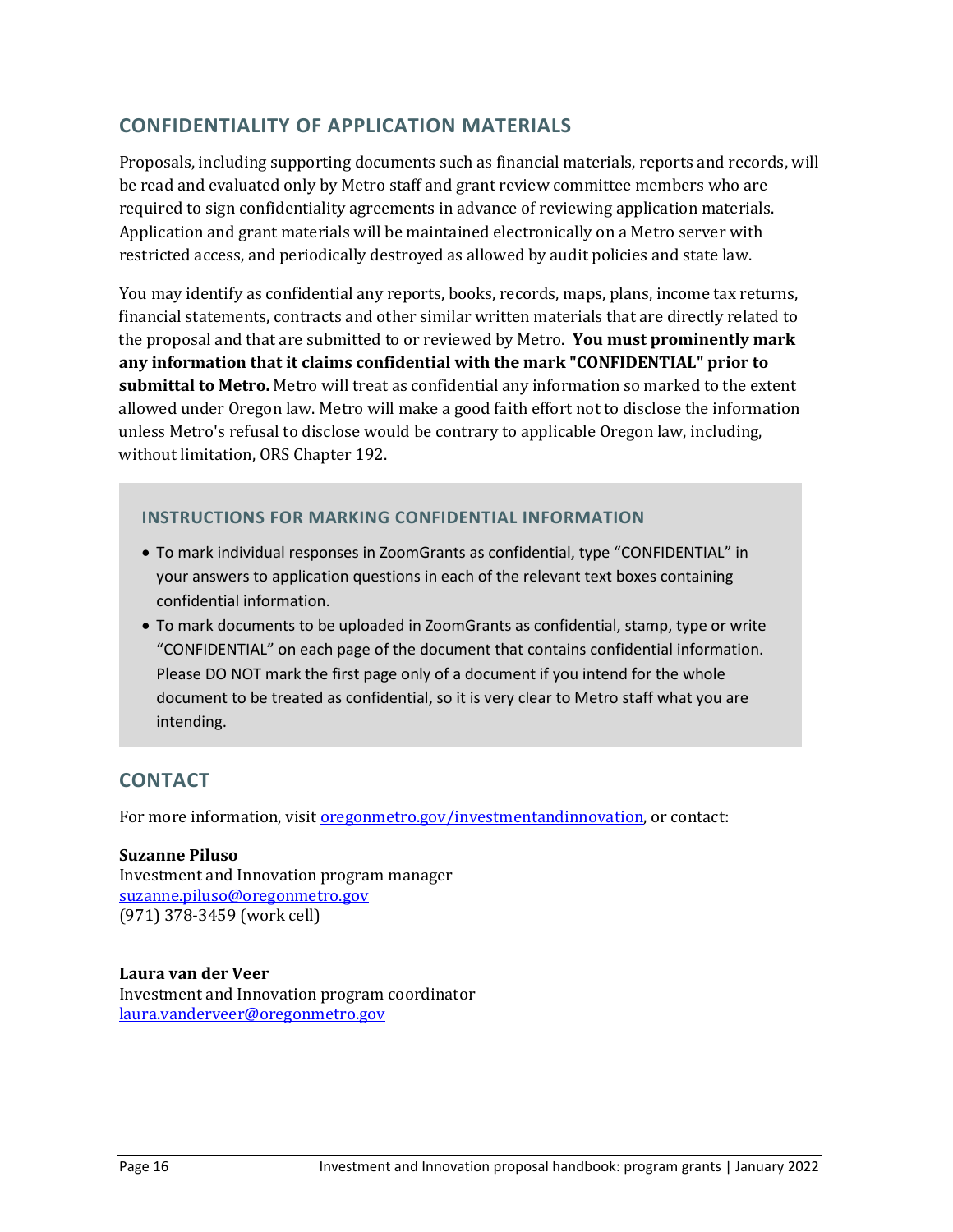# **APPENDIX A: GLOSSARY OF EQUITY-RELATED TERMS**

*Source:* Metro's strategic plan to advance racial equity, diversity and inclusion (2016)

#### **Diversity:**

Diversity is the variance or difference among people. This variance includes race, ethnicity, gender, age, religion, nationality, language preference, socioeconomic status, disability, sexual orientation, gender identity and others.

#### **Equity:**

Our region is stronger when all individuals and communities benefit from quality jobs, living wages, a strong economy, stable and affordable housing, safe and reliable transportation, clean air and water, a healthy environment and sustainable resources that enhance our quality of life. Our region's population is growing and changing. Metro is committed with its programs, policies and services to create conditions which allow everyone to participate and enjoy the benefits of making this a great place today and for generations to come.

#### **Inclusion:**

The degree to which diverse individuals are able to participate fully in the decision-making process within an organization or group. While a truly "inclusive" group is necessarily diverse, a "diverse" group may or may not be "inclusive."

#### **People of color and communities of color:**

For the purposes of Investment and Innovation grants, communities of color are Native Americans, African Americans, Asian Americans and Pacific Islanders, Latinos or Hispanics, and immigrants and refugees who do not speak English well, including African immigrants, Slavic and Russian speaking communities, and people from the Middle East.

#### **Historically underrepresented/ marginalized communities:**

A limited term that refers to groups who have been denied access and/or suffered past institutional discrimination in the United States and, according to the Census and other federal measuring tools, includes African Americans, Asian Americans, Hispanics or Chicanos/Latinos and Native Americans. This is revealed by an imbalance in the representation of different groups in common pursuits such as education, jobs, housing, etc., resulting in marginalization for some groups and individuals and not for others, relative to the number of individuals who are members of the population involved.

Other groups in the United States have been marginalized and are currently underrepresented. These groups may include but are not limited to other ethnicities, adult learners, veterans, people with disabilities, lesbian, gay, bisexual, and transgender individuals, different religious groups and different economic backgrounds.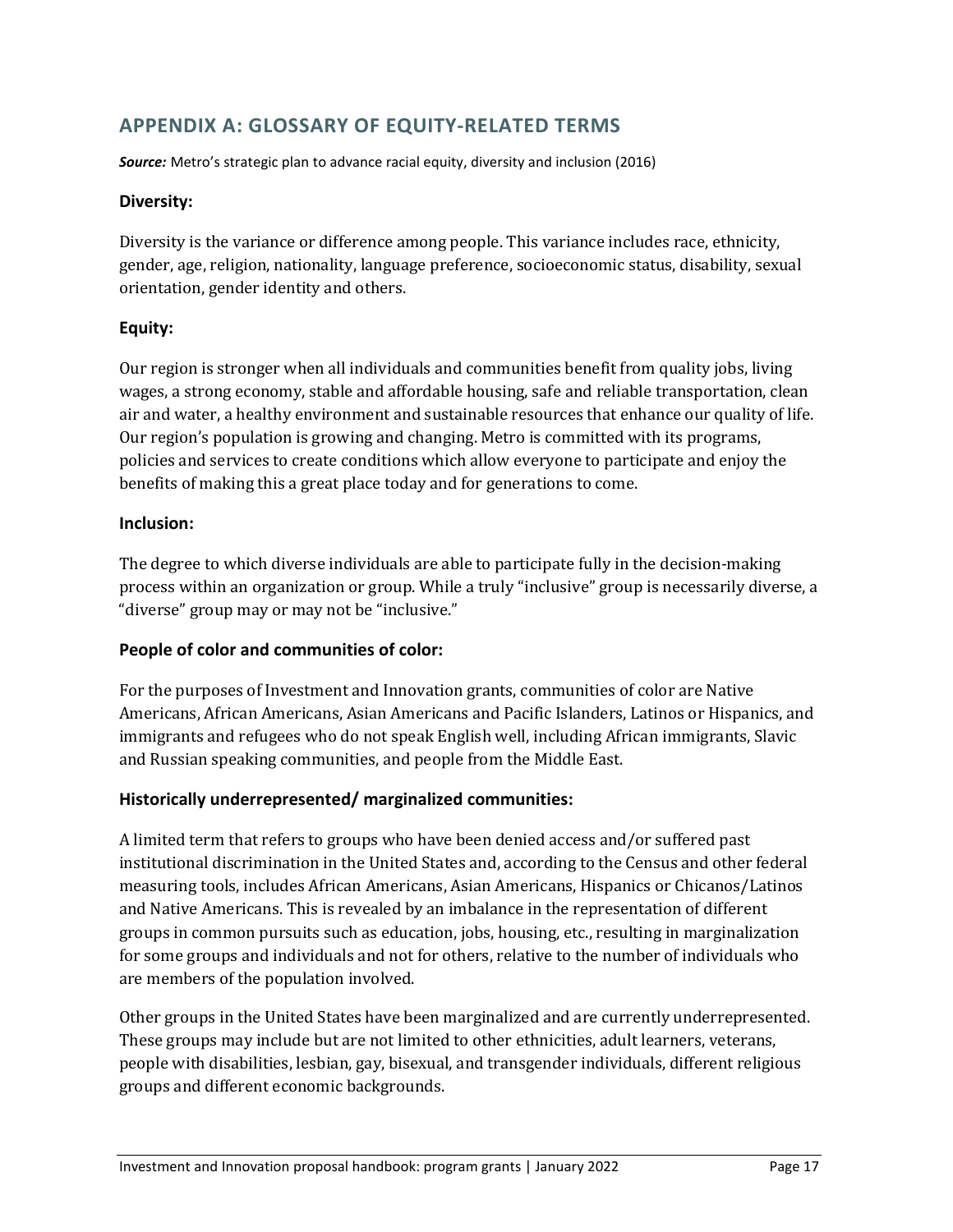# **APPENDIX B: 2022 I&I PROGRAM GRANT EVALUATION CRITERIA**

A grant review committee will review proposals based on the following criteria. Scoring is intended to help the committee sort and assess proposals to assist the committee deliberation process, but scores do not solely determine the final funding recommendations. Final funding recommendations are made through the committee's deliberations as a group.

| <b>Proposal Review Criteria</b>                                                                                                                                                                                                                                                                                                                                                                                                  | <b>Possible</b><br><b>Points</b> |
|----------------------------------------------------------------------------------------------------------------------------------------------------------------------------------------------------------------------------------------------------------------------------------------------------------------------------------------------------------------------------------------------------------------------------------|----------------------------------|
| Waste stream, environmental, or health impacts<br>Proposal demonstrates one or both of following:<br>Project will prevent waste, increase reuse/repair of products, increase<br>recycling, or increase composting of materials that would otherwise be<br>disposed as garbage.<br>Project will improve environmental and human health impacts of the products                                                                    | 5                                |
| manufactured, consumed or disposed in the region.                                                                                                                                                                                                                                                                                                                                                                                |                                  |
| <b>Equity impacts</b><br>Proposal demonstrates one or both of following:<br>Project will directly benefit people of color or other historically marginalized<br>communities.<br>Applicant is currently demonstrating a commitment to equity through its<br>workplace practices or community impact, or applicant has identified specific<br>actions it will take during the grant term to build its capacity to advance equity.  | 10                               |
| Project plan and applicant capacity<br>Proposal demonstrates all of following:<br>Proposal provides a thorough and complete description of the project plan,<br>and the activities seem well thought out to achieve desired impacts.<br>Applicant has the capacity to successfully complete the project, including<br>٠<br>identification of key people and partnerships, and descriptions of their roles<br>and qualifications. | 10                               |
| <b>Project budget</b><br>Proposal demonstrates all of following:<br>Project budget is complete, reasonable, and clearly demonstrates how the<br>grant funds will be spent on the project.<br>Applicant identifies the total budget for the project, including additional<br>sources of funding for the project.                                                                                                                  | 10                               |
| <b>Evaluation of impacts</b><br>Proposal demonstrates all of following:<br>Proposal clearly describes how progress and impacts will be measured,<br>including specific metrics related to waste reduction, environmental, and/or<br>human health and equity impacts.                                                                                                                                                             | 5                                |
| <b>TOTAL POSSIBLE GENERAL EVALUATION CRITERIA POINTS</b>                                                                                                                                                                                                                                                                                                                                                                         | 40                               |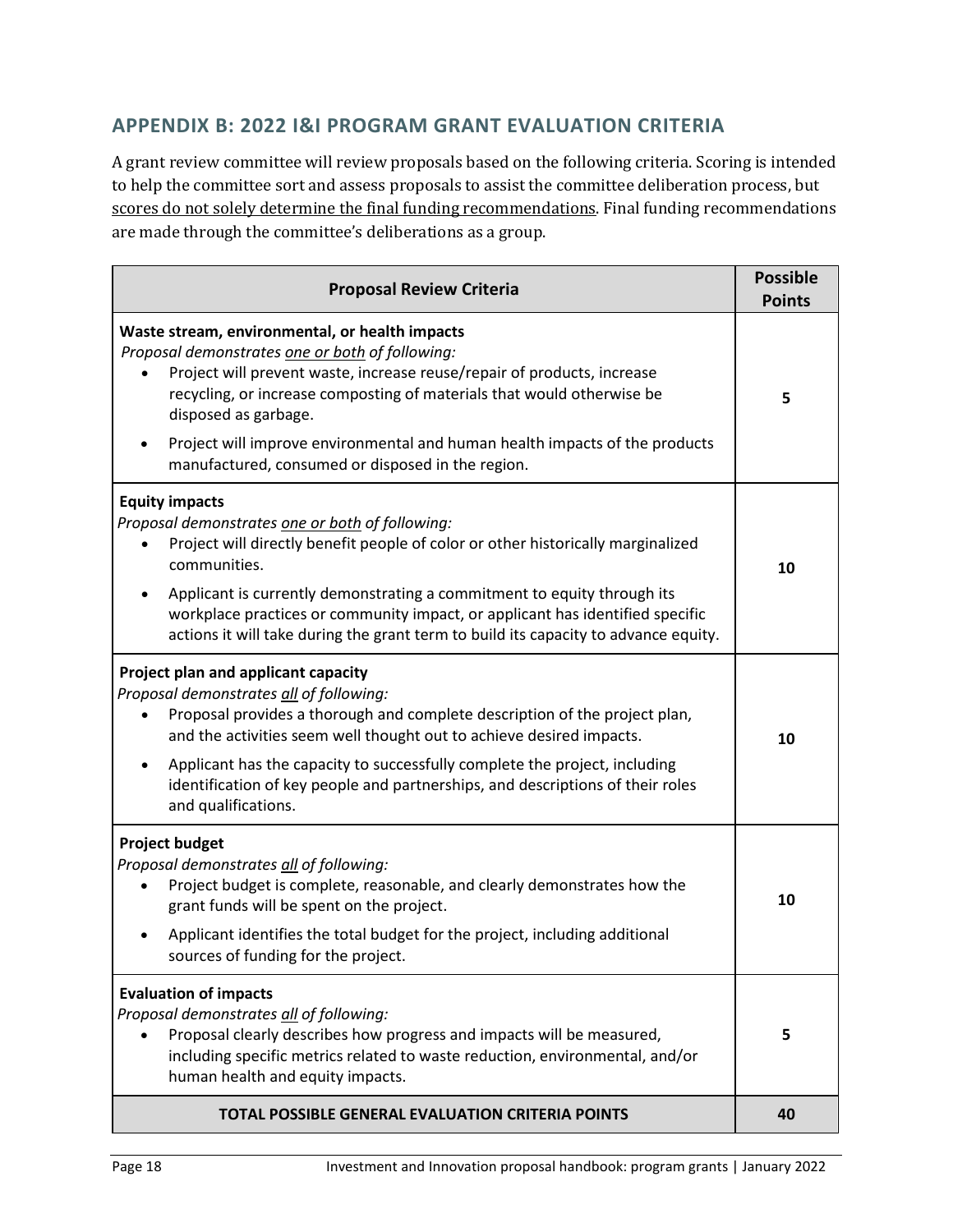| <b>Bonus points for Priority Focus Area projects</b><br>Proposal aligns with one of the following Priority Focus Areas, as defined in the grant<br>solicitation:<br><b>Recycling infrastructure</b><br>$\bullet$<br><b>Reuse and repair</b><br>$\bullet$<br>Food waste prevention and rescue<br>$\bullet$ | 10<br>(automatic)  |
|-----------------------------------------------------------------------------------------------------------------------------------------------------------------------------------------------------------------------------------------------------------------------------------------------------------|--------------------|
| <b>TOTAL POSSIBLE SCORE (general evaluation criteria points + bonus points)</b>                                                                                                                                                                                                                           | Up to<br>50 points |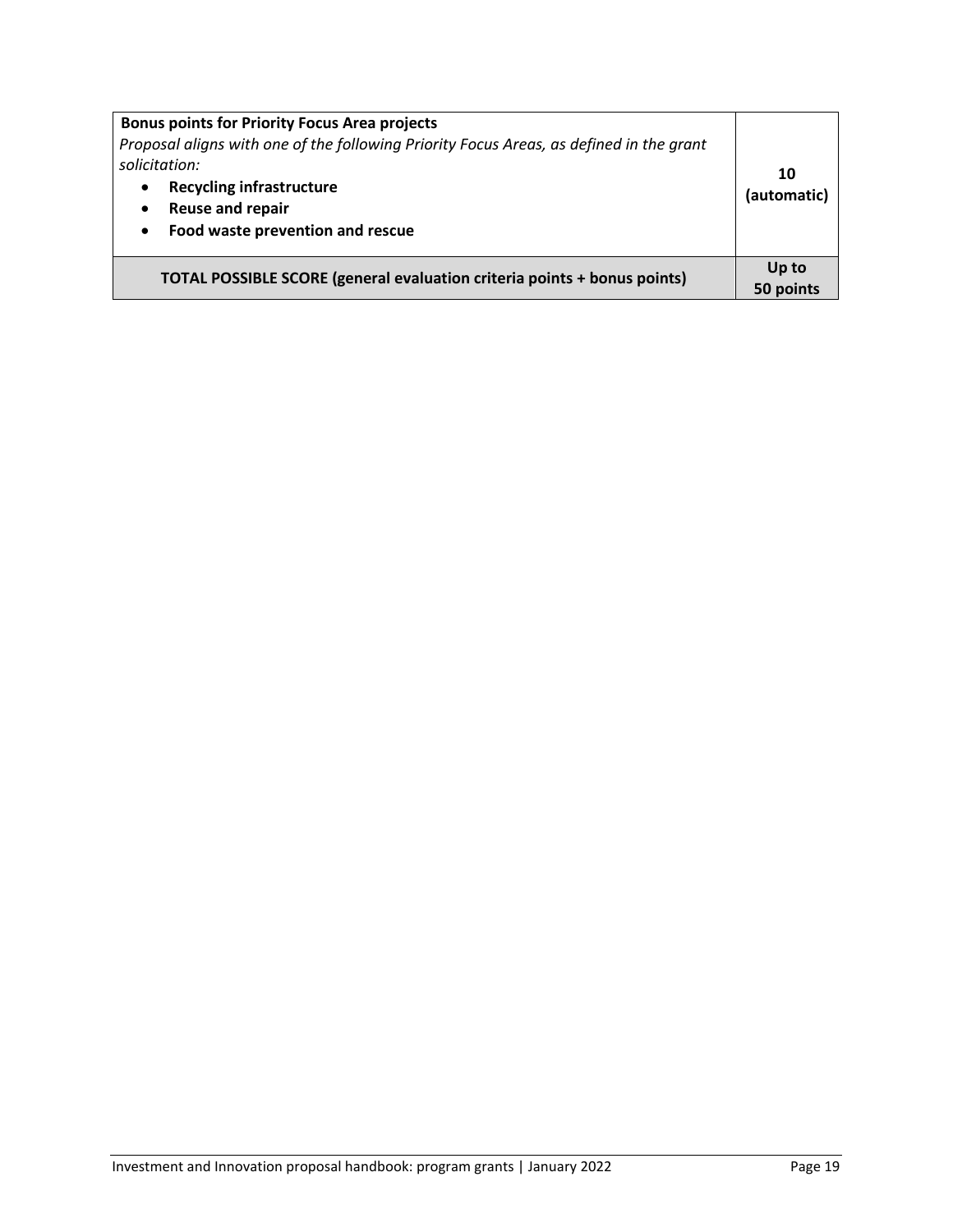# **APPENDIX C: I&I GRANT PROPOSAL**

For your reference, please see below for the questions included in the pre-proposal that you will submit on ZoomGrants. Full proposal questions and document uploads are included for your information only. Please do not submit full proposal materials unless invited to do so by Metro staff.

# **Project Name Amount grant funds requested \$** *(between \$10,000 - \$100,000)* **Total project or program cost \$ Applicant Information** First Name Last Name Telephone Email **Organization/Business Information**  Organization/Business Name Address 1 Address 2 City State/Province Zip/Postal Code Country Telephone Fax Website EIN (XX-XXXXXXX) **Fiscal Agent** (if different from lead organization) **CEO/Executive Director** First Name Last Name Title Email **Additional Contacts** for this Proposal *Additional Contacts will be copied on all emails sent to the proposal owner regarding this*

*proposal. Enter ONLY email addresses separated by a comma. No names. No titles. No phone numbers.*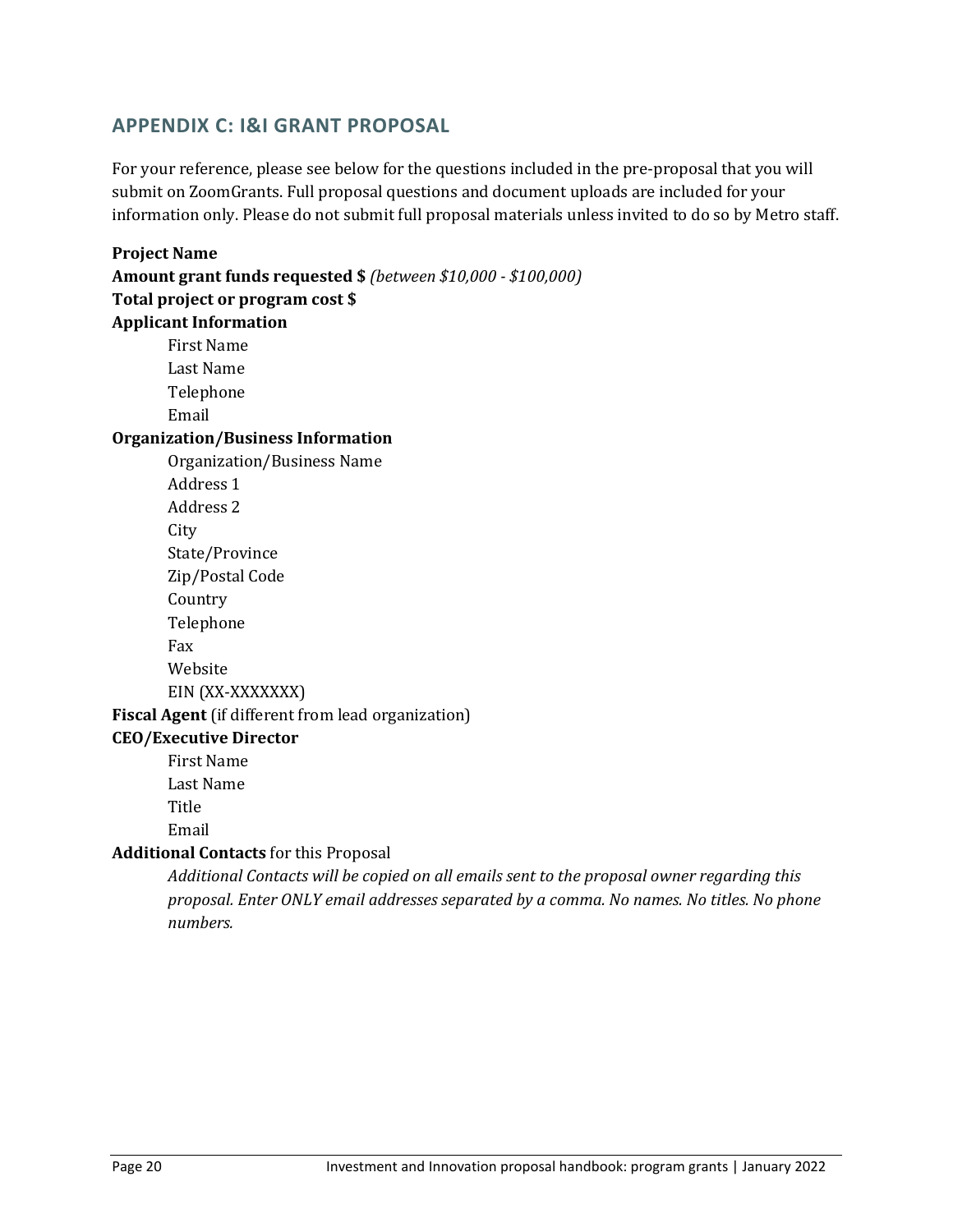#### **Pre-proposal questions (3000 characters = approx. 1 page)**

Please answer the following as appropriate to your project. All references to "project" may also apply to a program.

#### **Project summary**

1. Provide a summary of your proposed project. Include the following: What are the primary goals and desired outcomes for this project? What activities will be completed? What is the approximate timeline? How will the grant funds be used? *(maximum 3000 characters)*

#### **Project impacts**

- 2. Which Investment and Innovation objective(s) will the project advance? Select all that apply from the list below.
	- ☐ **Reduce harmful environmental and health impacts** by reducing the amount and toxicity of waste associated with products consumed in the Metro region.
	- $\Box$  **Advance equity** by creating benefits from the solid waste system for historically marginalized groups including career opportunities, expanded access to waste-related services, and reduced harms from garbage and recycling operations; and by developing the capacity of businesses and organizations in the solid waste system to create more equitable workplaces.
	- $\Box$  **Build system resilience** by strengthening, improving and increasing the capacity of the region's waste prevention, reuse/repair, and material recovery infrastructure and workforce.
	- ☐ **Catalyze innovation** by encouraging projects that test or expand new strategies.
- 3. Describe the impacts that your project will have on the waste stream, environment and/or human health, if any. Include specific estimates where possible. Only include impacts and estimates that can be directly attributed to the project. (*maximum 2500 characters*)

*Examples include: Quantity and types of additional material that will be reused, repaired, recycled, composted, or food rescued for donation; Description of collection events and the number of participants that will be reached; Estimates of reduced diesel particulates or toxic air contaminants as a result of the project; Description of system improvements as a result of investments in training or new technology.*

4. How will your project meet the I&I Equity Requirement described on page 8 of the Proposal Handbook? Include any or all of the following that are applicable: (1) how the grant will directly benefit historically marginalized communities; (2) how your organization or business is demonstrating an ongoing commitment to advancing equity at work or in your community; and/or (3) any specific actions your organization or business will take to grow its capacity to advance equity. (*maximum 3000 characters*)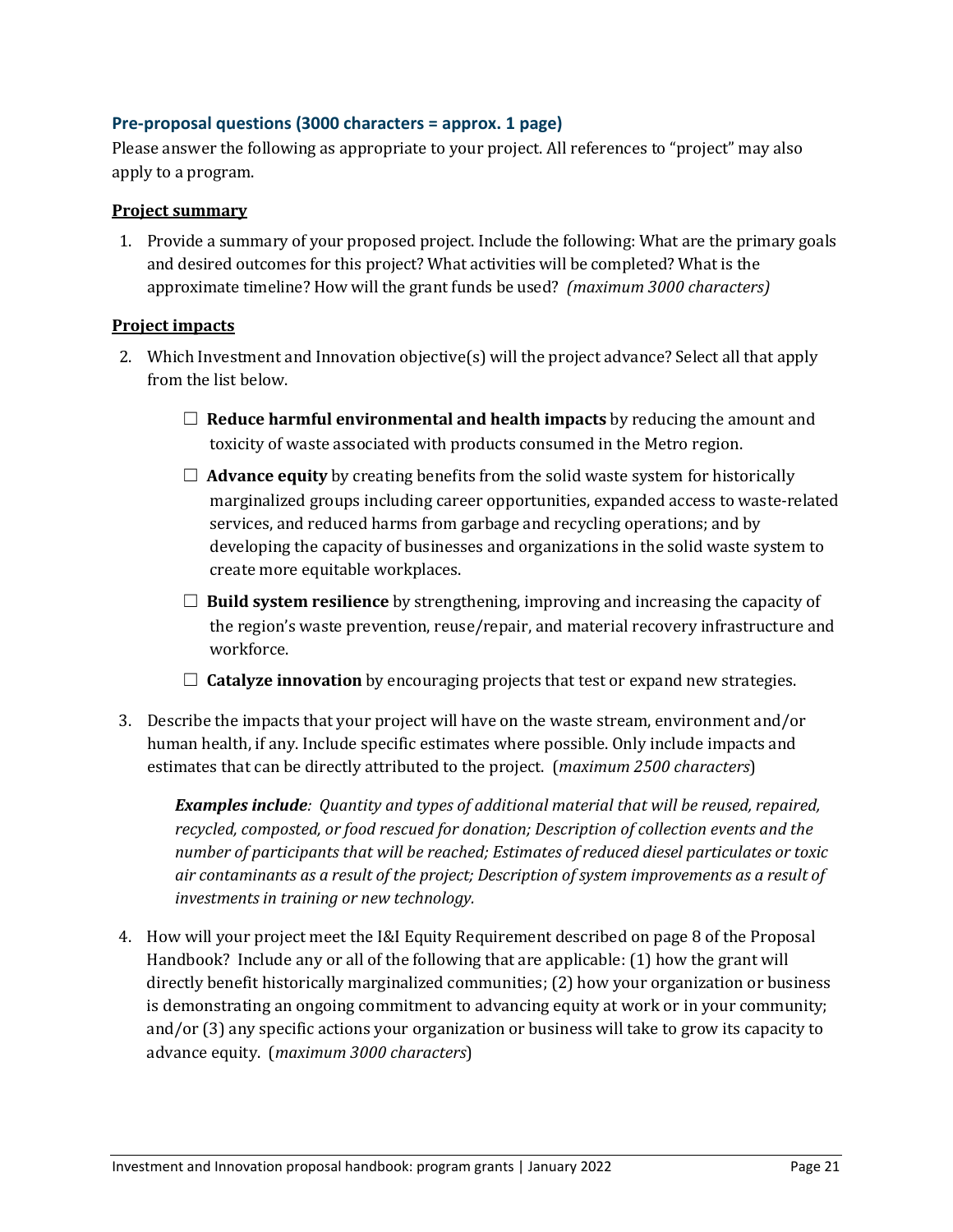#### **Priority focus areas**

5. Will the project advance desired outcomes for one of the priority focus areas? If yes, which priority focus area?

#### ☐ **Recycling infrastructure**

- $\Box$  Material Recovery Facilities (MRFs) are set up to maximize effective sorting of recyclables and removal of contaminants, so that the region's recyclables are clean and can meet the specifications of markets.
- $\Box$  The local industry of processors of recyclables, and manufacturers of recycled content products can grow and attract new entrants because of a consistent and reliable supply of high quality feedstock.
- $\Box$  Opportunities to increase recovery of materials that are not collected curbside from residents and businesses.

#### ☐ **Reuse and repair**

- $\Box$  Creation or expansion of markets for reuse, repair and share of electronics, building materials, textiles, bulky waste (mattresses, furniture, etc.) and other high impact products and packaging.
- $\Box$  Build capacity and employment opportunities within the region's reuse and repair organizations and businesses.
- $\Box$  Improved customer knowledge, repair skills, and adoption of best practices for extending the lifespans of projects and materials already in circulation.

#### ☐ **Food waste prevention and rescue**

- $\Box$  Prevention of food waste from being generated at the source (i.e., before excess food is created).
- $\Box$  Rescue of high-quality, edible food that would otherwise be disposed, and redistribution of that food in culturally responsive ways to people experiencing, or at risk of experiencing, hunger.
- $\Box$  Creation of value-added food products from surplus food and food byproducts.
- $\Box$  No, the project does not qualify within a priority focus area (but is eligible for I&I funding).

#### **Miscellaneous**

- 6. Has your organization or business received funding from Metro or the Oregon Department of Environmental Quality (DEQ) in the past five (5) years? If yes, please briefly describe the purpose and amount of the funding.
	- ☐ Yes, please explain:\_\_\_\_\_\_\_\_\_\_\_\_\_\_\_\_\_\_\_\_\_\_\_\_\_\_\_\_\_ (*maximum 255 characters*)
	- ☐ No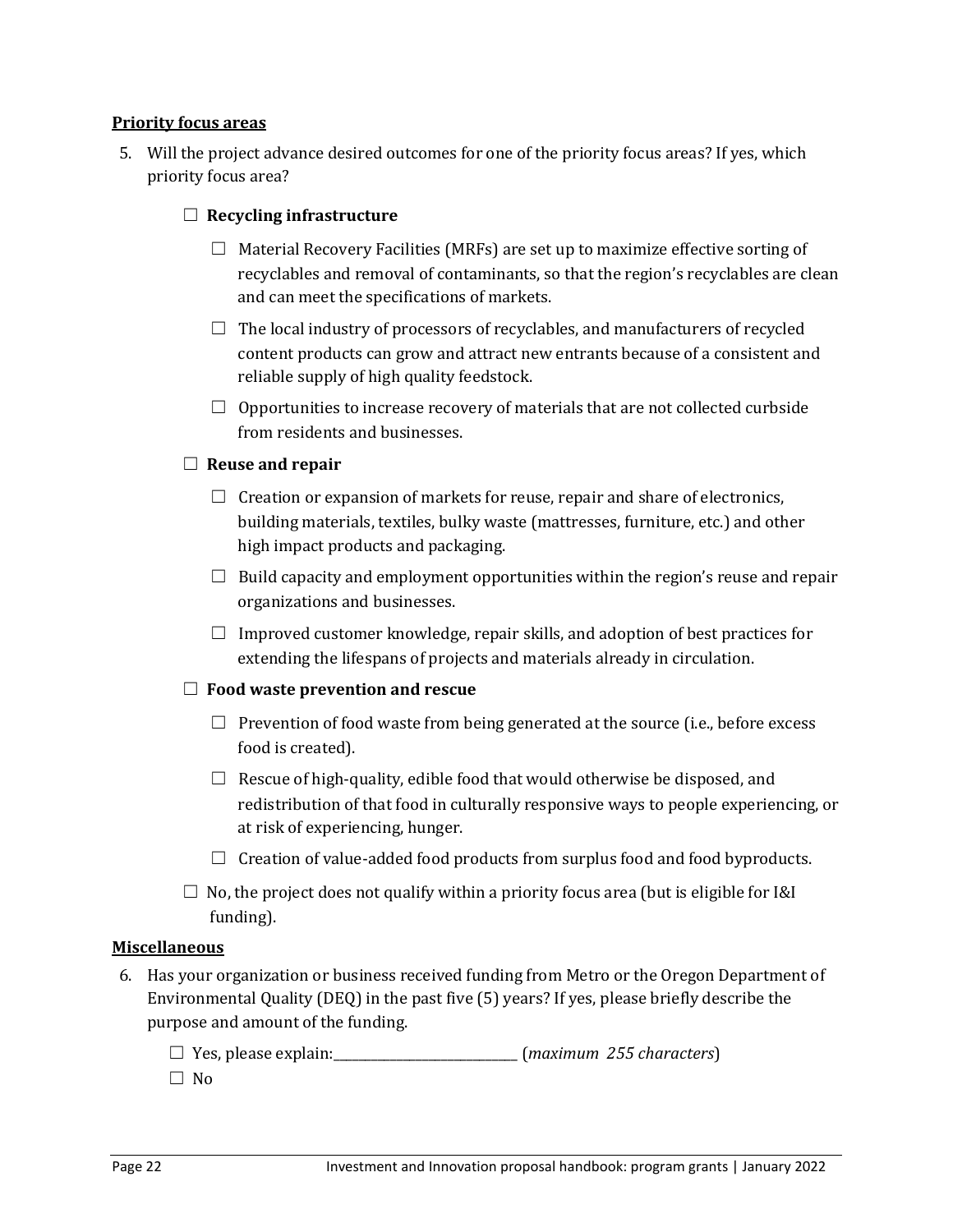7. (For-profit businesses only) Is your business COBID-Certified through the state of Oregon? (COBID=Certification Office for Business Inclusion and Diversity)

Check all that apply:

- $\Box$  Emerging Small Business (ESB)
- $\Box$  Minority/Women Business Enterprise (M/WBE)
- $\Box$  Service Disabled Veteran (SDV)
- $\Box$  Disadvantaged Business Enterprise (DBE and ACDBE)
- $\Box$  (Check here if Nonprofit applicant, does not apply)
- 8. Have you reviewed the Confidentiality section of the Proposal Handbook (page 16) and marked your proposal accordingly, if applicable?

☐ Yes

☐ No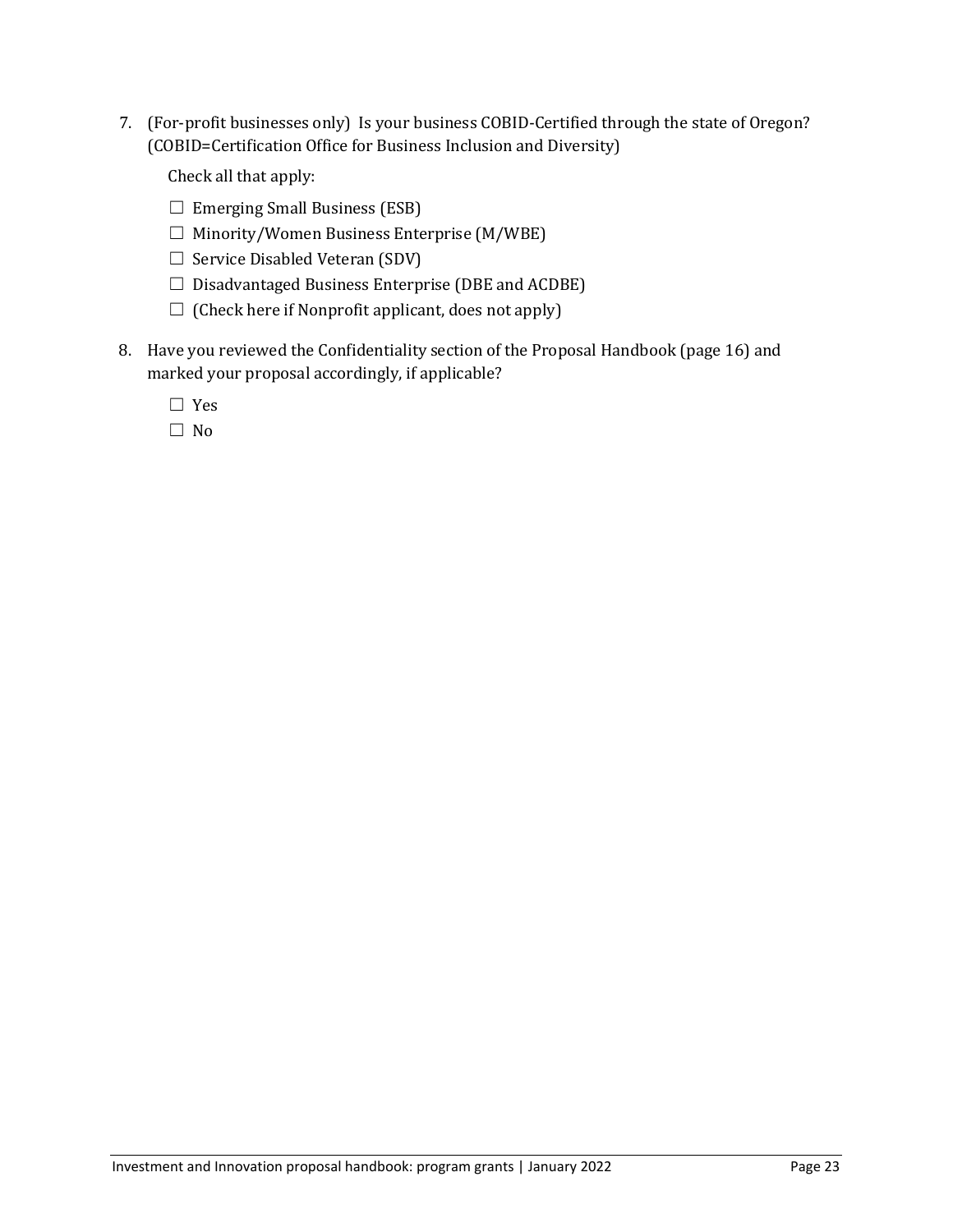# **Full proposal questions—BY INVITATION ONLY**

The full proposal builds on the pre-proposal, and includes the following additional questions, tables and documents:

#### **Applicant capacity**

9. Describe how your organization or business has the capacity and experience to implement the project. Describe who will be responsible for project work and oversight (including managing the financial elements of the grant and evaluation activities). Include any partners involved in developing the project or that will be involved in implementation. (*maximum 2500 characters*)

#### **Response to committee feedback**

10. If you received feedback on your pre-proposal from the grant review committee (via Metro staff), please respond directly to that feedback here. (*maximum 10000 characters*)

## **Tables (full proposal only)**

#### **Table 1: Project plan and timeline**

In the table below, describe the work plan for your project. Include all of the significant activities that you will need to complete, in chronological order where possible, to achieve the impacts described in your proposal. Include information for the entire project or program for the 18-month grant term. If there are elements of your proposed project that will use funding other than I&I grant funds please indicate in the project plan and budget.

| <b>Task</b><br>number | <b>Project Activities</b><br>Describe the work that will be completed to<br>accomplish the project goals. Include tasks<br>that do not use grant funds but are necessary<br>to the project or program. | Would I&I grant<br>funding be used to<br>complete this?<br>(yes/no) | Who will<br>complete this<br>task? Include any<br>partners and<br>consultants. | <b>Timeframe</b><br>month/year<br>- month/year |
|-----------------------|--------------------------------------------------------------------------------------------------------------------------------------------------------------------------------------------------------|---------------------------------------------------------------------|--------------------------------------------------------------------------------|------------------------------------------------|
| 1                     | <b>Example:</b> Develop training modules for<br>deconstruction contractor capacity building<br>program.                                                                                                | <b>Yes</b>                                                          | <b>ACME</b><br>Deconstruction<br>Training, Inc.<br>(consultant)                | $01/21 - 02/21$                                |
| $\overline{2}$        | <b>Example:</b> Deliver 2-day deconstruction<br>training to 20-30 participants                                                                                                                         | <b>No</b>                                                           | Friends of<br>Deconstruction<br>(grant applicant)                              | 08/21                                          |

#### **Table 2: Evaluation of project impacts**

In the table below, describe how you will evaluate the impacts associated with the project or program deliverables. How will you know whether your project succeeded in reaching its goals? Focus on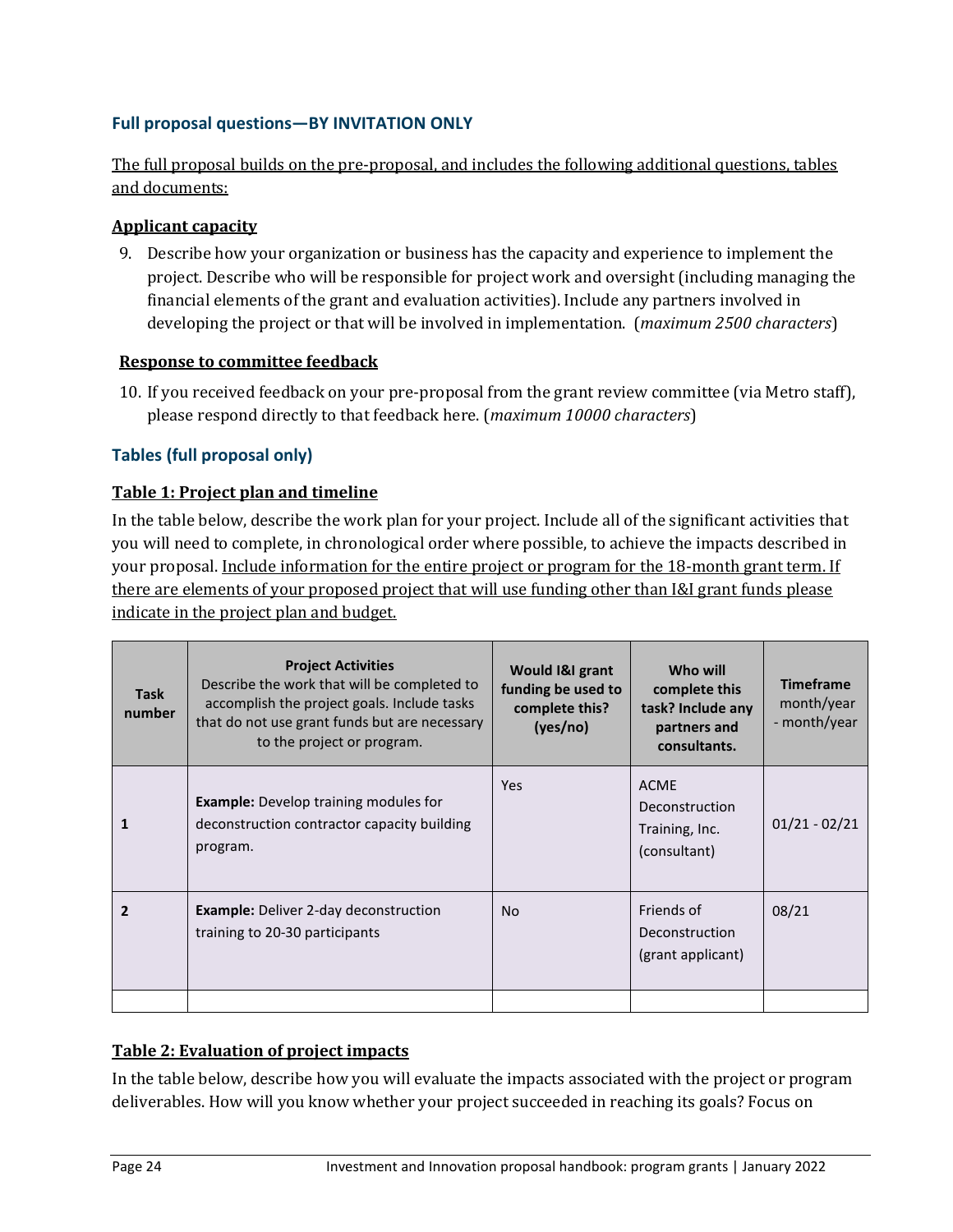impacts directly attributable to the project. Include data and metrics related to waste reduction, environmental and/or health impacts and equity, and be as specific as possible. **See Appendix E for examples of metrics from past grants.**

| Anticipated deliverables and impacts | Metric/ data to evaluate the deliverables and impact |
|--------------------------------------|------------------------------------------------------|
| See Appendix E for examples.         |                                                      |
|                                      |                                                      |

# **Table 3: Permits, Licenses, Authorizations, Approvals or Waivers**

Provide a summary of all federal, state and local permits, licenses, authorizations, approvals, waivers and other authorizations that will be necessary to implement the project. Briefly explain each and whether they are in-hand, or, if not, the anticipated timeline for receiving them.

| Permit, license, authorization,<br>approval or waiver | <b>Purpose</b> | <b>Status (obtained</b><br>or anticipated) | If anticipated, timeline<br>for submitting and<br>receiving it |
|-------------------------------------------------------|----------------|--------------------------------------------|----------------------------------------------------------------|
|                                                       |                |                                            |                                                                |
|                                                       |                |                                            |                                                                |

#### **Budget**

Your grant budget must include the grant funds requested and other resources (dollars and in-kind services or donations) necessary to complete the project or program during the grant term. Please carefully follow the instructions in the Excel template that is in the "Documents" tab of ZoomGrants.

| Section 1: What is the total budget for the project/program? |                            |                        |                        |                |
|--------------------------------------------------------------|----------------------------|------------------------|------------------------|----------------|
|                                                              |                            |                        |                        |                |
| Section 2: Budget detail                                     |                            | <b>GRANT TERM ONLY</b> |                        |                |
| <b>PROGRAM OR PROJECT</b>                                    | <b>I&amp;I Grant Funds</b> | <b>Other Funds</b>     | <b>Other Resources</b> | Total Project/ |
| <b>EXPENSES</b>                                              | (provide detail)           | (cash)                 | (in-kind               | Program Budget |
|                                                              | below)                     |                        | contributions)         |                |
| Applicant salary costs                                       |                            |                        |                        |                |
| Contracted professional                                      |                            |                        |                        |                |
| services                                                     |                            |                        |                        |                |
| Materials and supplies                                       |                            |                        |                        |                |
| Equipment                                                    |                            |                        |                        |                |
| Overhead (up to 10                                           |                            |                        |                        |                |
| percent of grant)                                            |                            |                        |                        |                |
| Other (specify)                                              |                            |                        |                        |                |
| Other (specify)                                              |                            |                        |                        |                |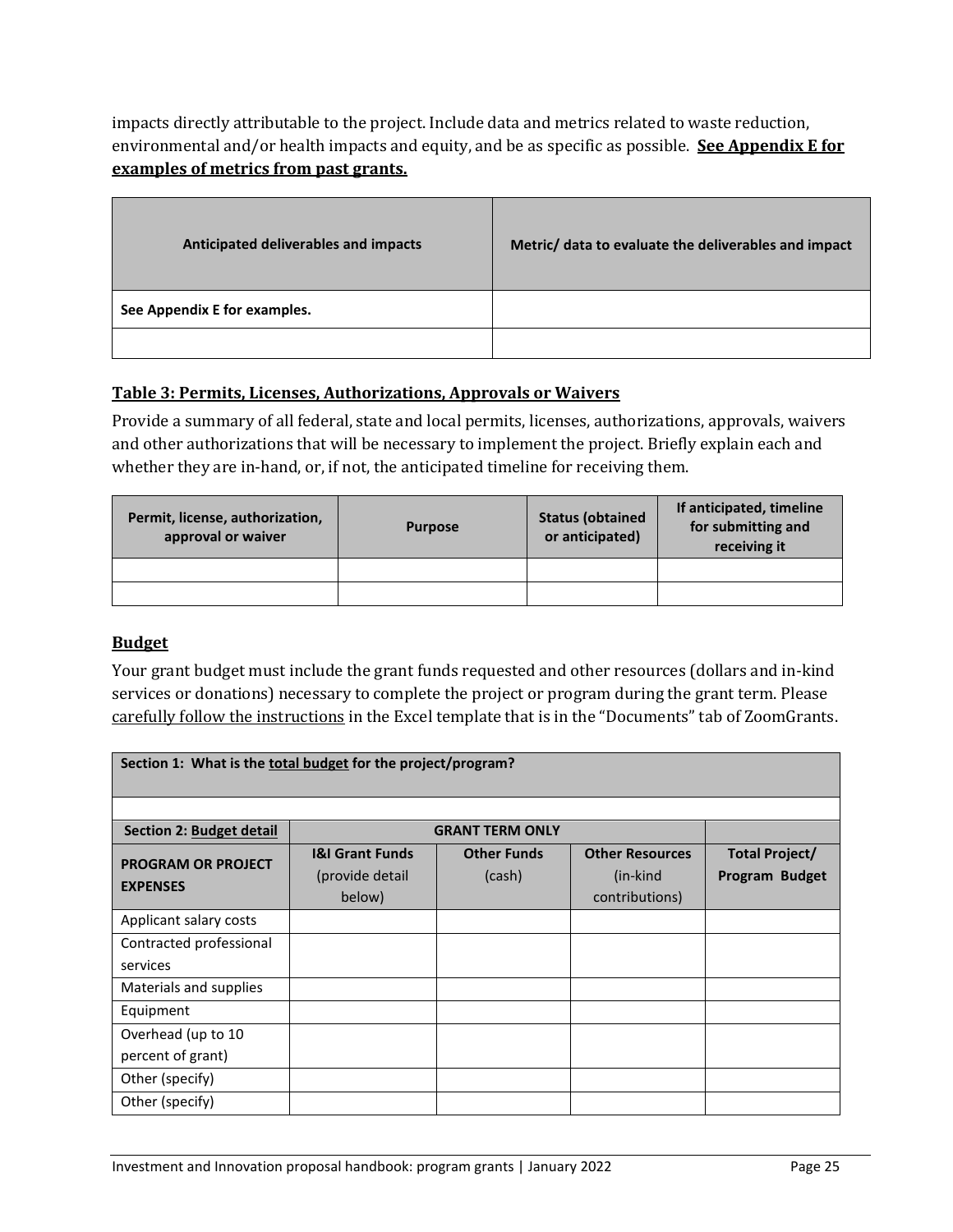| TOTAL EXPENSES                                                                                          |  |  |  |  |
|---------------------------------------------------------------------------------------------------------|--|--|--|--|
| Section 3: I&I grant costs narrative                                                                    |  |  |  |  |
| Please describe how you came up with the numbers in the first column in your budget above (the K) grant |  |  |  |  |

funds). Include enough detail so grant reviewers understand how the costs in your budget were calculated and how they relate to the project. Use more space or attach another form as needed.

Applicant salary costs: List the people directly charging salaries (including benefits) to the project or new positions to be funded by the grant, the rates they will be paid, and the project-related work they will do.

Contracted professional services: Describe the name of the individual and/or company, the project-related work they will do, rate they will be paid, and estimated number of hours (or full contract price), and any other relevant information to provide a clear understanding of this budget item.

Materials and supplies: List items, quantities and prices.

Equipment: List items, quantities, and prices.

Overhead: May be up to 10 percent of the grant award.

Other: Describe how you calculated the costs in your "other" line item(s), if applicable.

# **Documents (full proposal only)**

# **Mandatory:**

 $\Box$  Applicant or fiscal sponsor's 501(c) IRS determination letter or tax-exempt status statement, if applicable.

☐ For individual equipment purchases of \$5,000 or more each, **vendor bid specifications and official quotes**.

☐ Most recent set of **financial statements** for full year (calendar or fiscal year), or less than a year if the business or organization has not been in operation for a full year through January 31, 2022. Must include balance sheet, income (P&L) statement and cash flow statement (with notes, if applicable).

# ☐ **Metro's W-9 form**.

# **Optional:**

*The following materials are optional and you may submit them if you feel it provides important context for the grant request.* 

☐ **Additional material** such as photos, diagrams and relevant supporting documents that help to describe or illustrate the project. No more than 10 pages.

 $\Box$  **Letters of support (3 pages maximum).** Letters will be accepted only from the stakeholders that will be impacted by the project. Examples include local jurisdictions, project partners, communitybased organizations or neighborhood associations.

☐ Your business or organization's overall **budget.**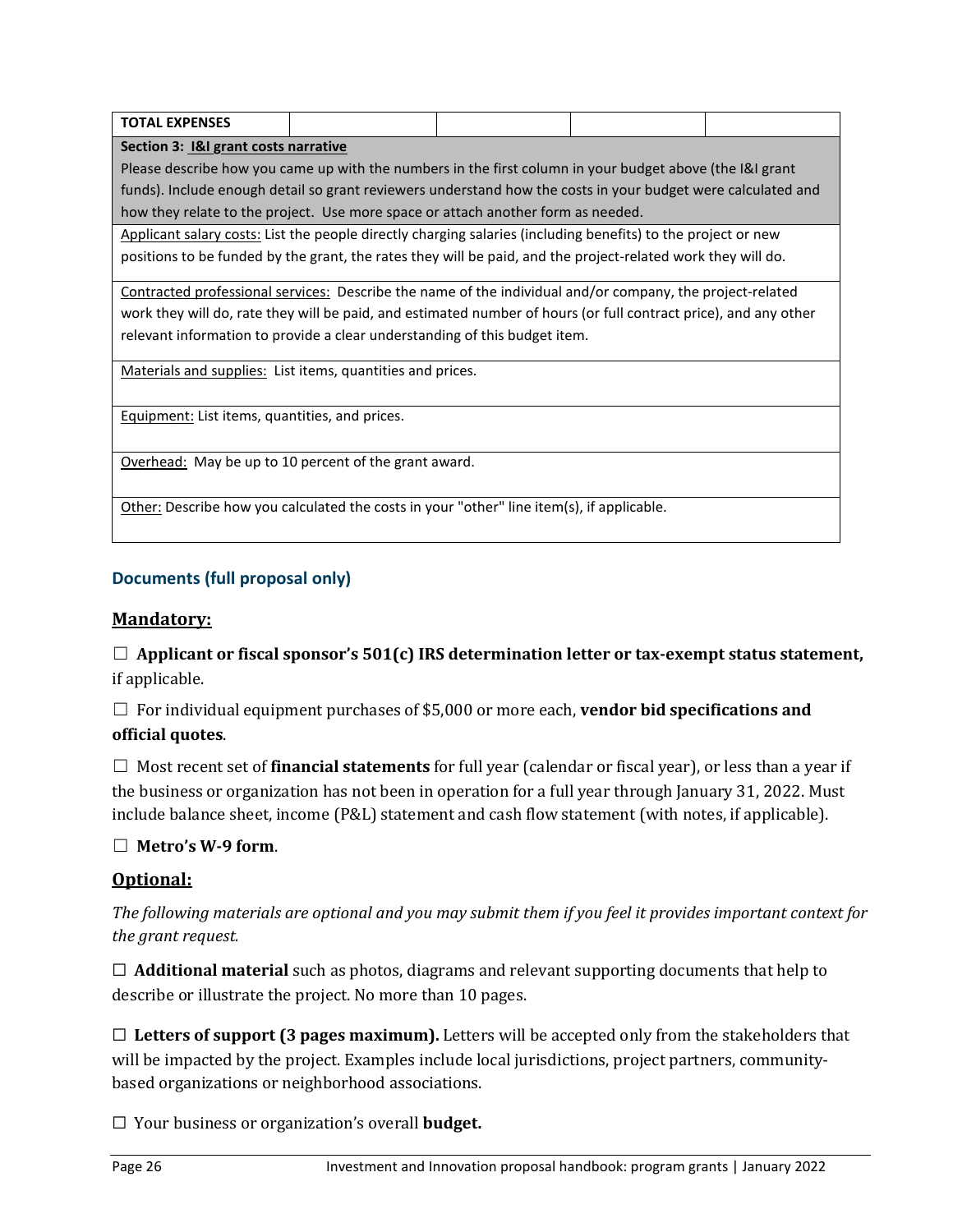# **APPENDIX D: MATCH FOR INVESTMENT AND INNOVATION PROGRAM GRANTS**

**For-profit business and colleges/universities** are required to share in the costs of grant-funded projects and leverage the public investment by contributing a minimum of 20 percent of the grant amount. For example, a \$10,000 grant would require the applicant to contribute at least \$2,000 in value to the project. This match may be cash or in-kind contributions, or a combination of both. *There is no match requirement for nonprofit organizations.*

#### **The following guidelines apply to match:**

- 1. The contributions must be necessary for, and directly related to, the grant-funded project.
- 2. The matching funds must be spent (in the case of cash) or donations to the project made (in the case of in-kind contributions) during the grant term. The "grant term" means between the grant start date (anticipated July or August 2022) and end date, as set forth in an executed grant contract.
- 3. Match contributions to the project must be reported in the final report.
- 4. Match must be verifiable. Grantees must maintain records of the match sources, expenditures and how they relate to the grant project, and make them available for review by Metro upon request.
- 5. Cash match may be in the form of dollar contributions to the project from the grant recipient, individuals, businesses, organizations, other grants (as long as they have been awarded and available to the grantee), or loans from financial institutions.
- 6. In-kind contributions (i.e., third party contributions) must be reasonable and not excessively valued, and records must be maintained to support how the value of the in-kind contribution was determined. Acceptable forms of in-kind match for project-related activities include: donated professional services; volunteer time; donated real property supplies or equipment; and donated use of space or equipment.
- 7. Match may not be in the form of the following:
	- a. Cash spent on, or in-kind services donated to, expenses that are not *directly* tied to the proposed project.
	- b. Costs associated with preparing a grant proposal, proposal, stock or debt offering, formation of partnerships, incorporations, fundraising or other forms of such business costs.
	- c. Other Metro funding.
	- d. Money spent or donations to the project outside the grant term.
	- e. The purchase of land.
	- f. Indirect or overhead costs, including lease or rent payments.
	- g. Payments of fines, penalties, arrears, judgments or other such obligations.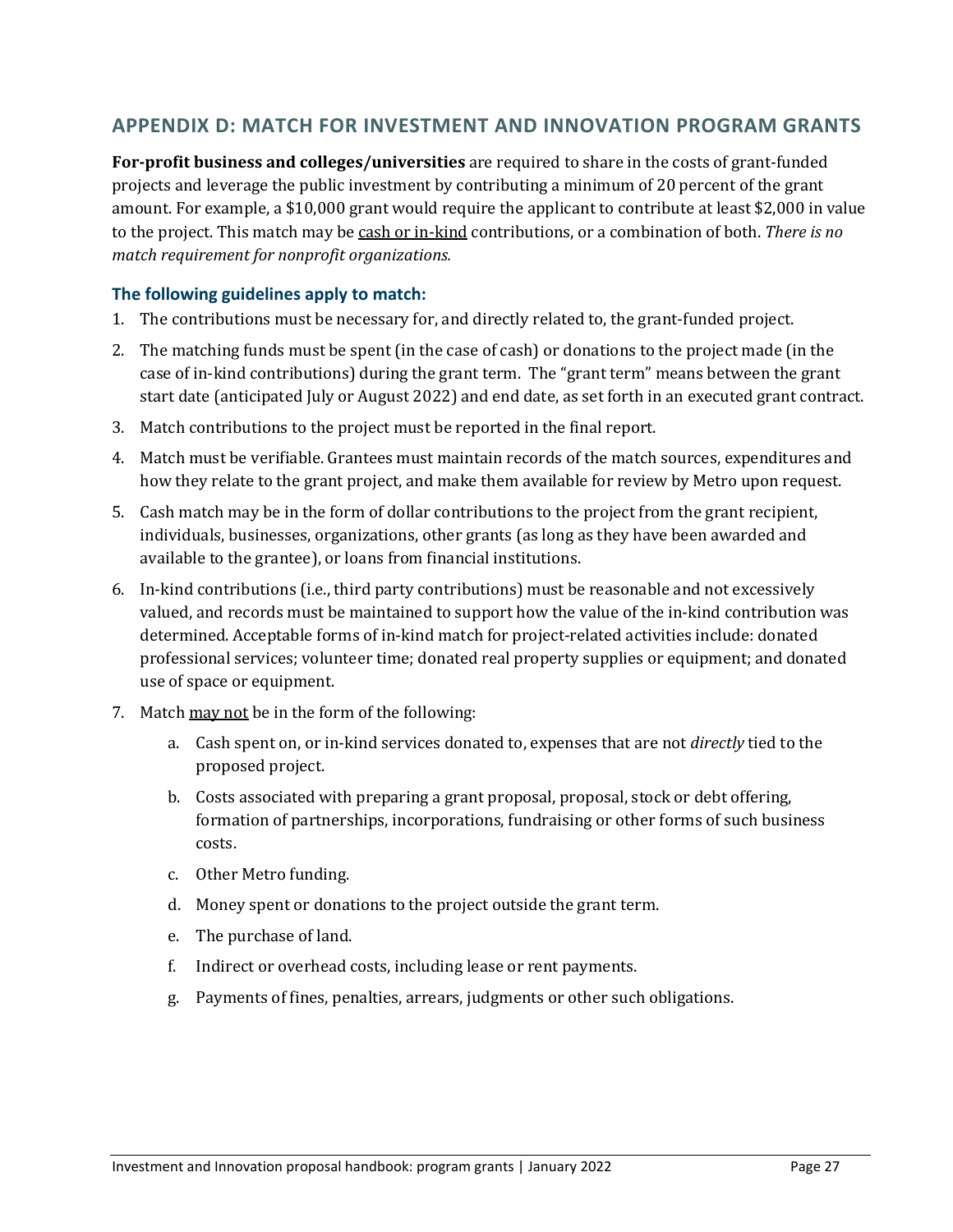# **APPENDIX E: EVALUATION METRIC EXAMPLES FROM PRIOR I&I GRANTS**

| Metric/data to evaluate deliverables and                                                                                                                                                                                                                                                                          |  |
|-------------------------------------------------------------------------------------------------------------------------------------------------------------------------------------------------------------------------------------------------------------------------------------------------------------------|--|
| impacts                                                                                                                                                                                                                                                                                                           |  |
| <b>Environmental Impacts</b>                                                                                                                                                                                                                                                                                      |  |
| Number and type of items fixed at the additional<br>repair events funded by the grant                                                                                                                                                                                                                             |  |
| Volume of wood from large beams and percent<br>change over baseline of prior year(s); calculated<br>CO2 reductions based on tons of lumber diverted<br>from disposal during the grant term.<br>Pounds and increase in pounds over prior year of<br>donated foods; breakdown of prepared foods vs.                 |  |
| grocery items<br>Number of schools participating in program;<br>estimate of percent increase of waste avoided<br>by material type, including:<br>quantity of plastic forks/spoon waste<br>prevented by substituting metal utensils<br>quantity of milk carton waste avoided by<br>installation of milk dispensers |  |
| quantity of paper trays avoided by<br>implementing reusable trays.                                                                                                                                                                                                                                                |  |
| List of participants trained, including associated<br>businesses and organizations represented.                                                                                                                                                                                                                   |  |
| Interviews with firms three months after<br>training to collect data about any specific best<br>practices they have been implementing since<br>the training and quantities of materials (by type)<br>they have reclaimed for reuse from<br>deconstruction jobs.                                                   |  |
| <b>Equity Impacts</b>                                                                                                                                                                                                                                                                                             |  |
| Number of jobs created, position description,<br>hourly wages and scheduled hours, regular or<br>temp status, wage/benefits provided,<br>demographics (gender/race/ethnicity) of new<br>hires<br>Narrative description of recruiting process and<br>partners                                                      |  |
|                                                                                                                                                                                                                                                                                                                   |  |